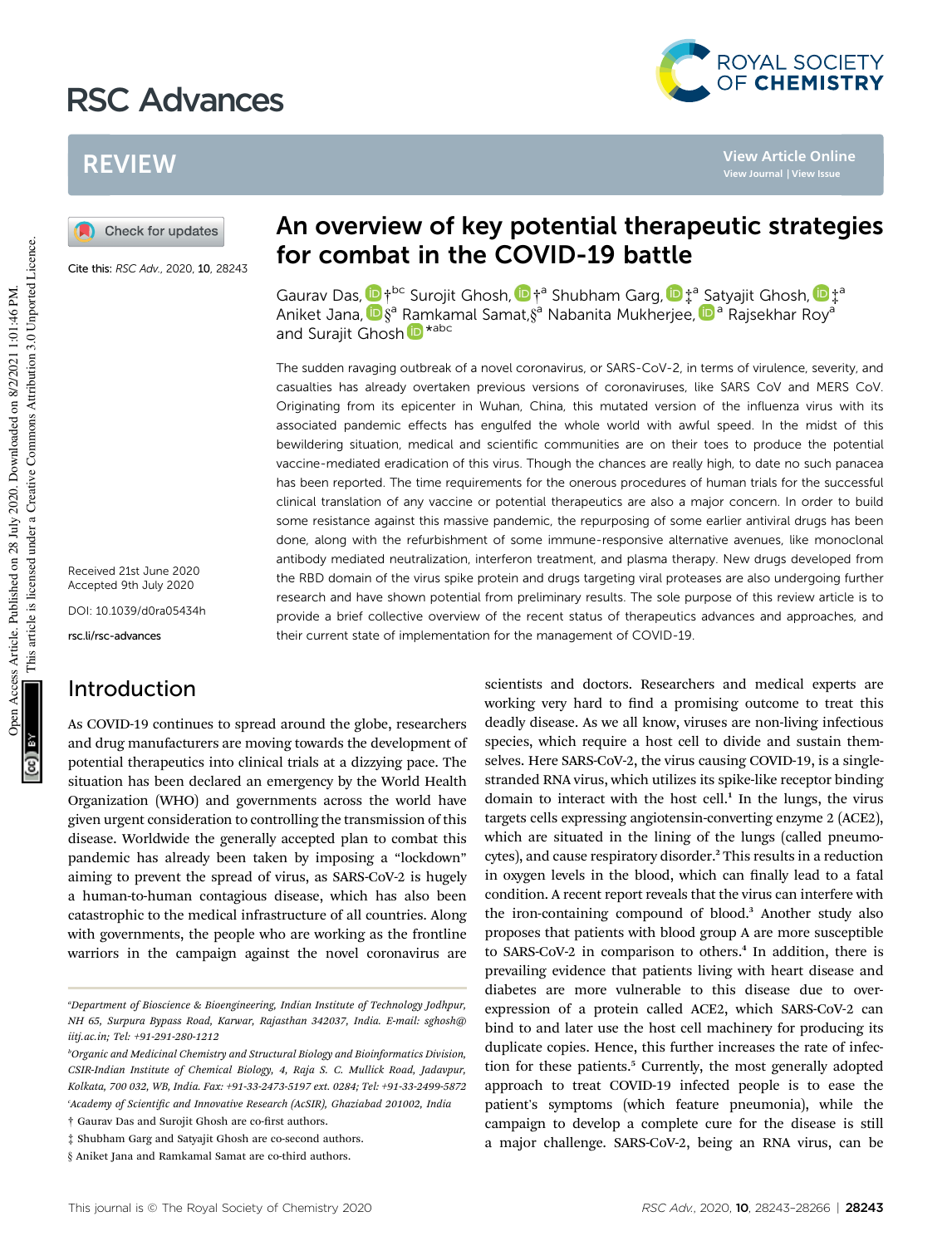inhibited by therapeutics used previously for curing other RNA viruses, like the Human Immunodeficiency Virus (HIV) or Ebola virus. Clinical trials are presently ongoing with a combination of two anti-HIV drugs—lopinavir and ritonavir—and also with other antiviral drugs like remdesivir.<sup>6,7</sup> A concoction of several drugs, including chloroquine,<sup>8</sup> a potential drug used to cure malaria, has also been repurposed for treating COVID-19 in clinical trials. Generally, a drug takes almost a decade to come to the market by succeeding in all three phases of clinical trials. Nonetheless, coordinated efforts from the governments of different countries and researchers and the availability of sufficient funds from several agencies may bring drugs against COVID-19 to the market within a restricted timeframe. In the search for therapies to treat COVID-19 at the earliest, alternatives such as monoclonal antibodies and drug repurposing are possible promising pathways, which might need less time to become available to health professionals due to their high specificity and fast clinical trials.<sup>9</sup> The potency of some herbal medicines and their role in combating COVID-19 are also being studied, which function by targeting different interactions, viral enzymes, and increasing the body's immunity overall. Though no specific drugs or vaccinemediated intervention against this deadly pandemic have yet been discovered, in this review article we are trying to recapitulate all the probable therapeutic strategies, which continue to build up some resistance and help the whole medical fraternity to fight against this major pandemic to some extent.

#### Virology of SARS-CoV-2

SARS-CoV-2 is a single positive-stranded RNA virus of 28 to 30 kb size. SARS-CoV-2 is a mutated strain of SARS CoV, which also originated in the Guangdong province of China in 2002.<sup>10</sup> SARS coronavirus contains a genomic RNA which encodes a nonstructural replicate polyprotein and structural proteins, including spike (S), envelope (E), membrane (M), and nucleocapsid (N) proteins. Among all the structural proteins, the S protein is the most immunogenic, which provides protective immunity against virus infection.<sup>11</sup> The membrane  $(M)$  protein and the envelope (E) protein are distributed alongside the S protein on the viral envelope (Fig. 1). To enter into the host cell the virus uses spike (S) protein, and this process requires the



priming of S protein by the serine proteases of host cells, which cleaves the S protein at S1/S2 (a furin cleavage site) sites. Initially, the S1 subunit with a receptor-binding domain (RBD) helps the virus to attach to the host cell; subsequently, the S2 subunit enhances the fusion of the virus and the host cell membranes to facilitate entry.<sup>12</sup> SARS-CoV-2 recognizes human ACE 2 more efficiently than SARS-CoV, thereby increasing its transmission capability from person to person. ACE 2 is a type I membrane receptor protein expressed mostly in adipose tissue, kidney, heart and small intestine.<sup>13</sup> The binding affinity of RBD along with the S protein is being fully studied for vaccine development and therapeutic interventions. However, very little is known about its enteric $14$  and neurological $15$  casualties, and more research on SARS-CoV-2 would help to establish a greater accuracy in this matter.

#### Therapeutic aspects of confronting COVID-19

Several options can be anticipated to control or prevent the emerging threat from SARS-CoV-2, including vaccines, peptides, small molecule drugs, monoclonal antibodies, and interferon therapies. Herein, in this section, we highlight different targets for interruption of the coronavirus life cycle both at pre-entry and post-entry stages of viral infection. These targets of the viral life cycle are mainly chosen to develop potential therapeutics to inhibit the viral pathogenesis of SARS-CoV-2.

### Small molecules as emerging potential therapeutics for inhibiting the early entry of COVID-19 by interrupting ACE2–RBD protein–protein interaction (PPI)

Based on structural and biochemical studies, it has been suggested that SARS-CoV-2 binds with human ACE2 with higher affinity than earlier SARS-CoV. As binding of virus spike protein with ACE2 is the crucial step for viral entry into the host cell, this interaction can be targeted to develop potent therapeutics against COVID-19.<sup>16</sup>–<sup>18</sup> Thus, designing potential therapeutics to inhibit SARS-CoV-2 RBD/ACE2 protein–protein interaction (PPI) has been the point of interest for many researchers, as it is the first line of approach to inhibit viral entry. There needs to be a focus on small molecules with the potential to inhibit SARS-CoV-2-RBD/ACE2 complex formation without interfering with the surface expression of ACE2. The structural region in the spike glycoprotein RBD, which is mainly responsible for binding to the human ACE2 receptor, differs profoundly between SARS-CoV and SARS-CoV-2. In spite of this difference, the S proteins exhibit a sequence identity of around 76% between the two origins.<sup>16,19</sup> As no new therapeutics and vaccines are available, we summarize previous efforts in developing therapeutics, which serve as entry inhibitors by blocking S protein-mediated viral attachment to the human ACE2 receptor in the case of SARS-CoV. These drugs show efficacy in Fig. 1 The structure of SARS-CoV-2. inhibiting SARS-CoV-RBD/ACE2 interaction in *in vitro*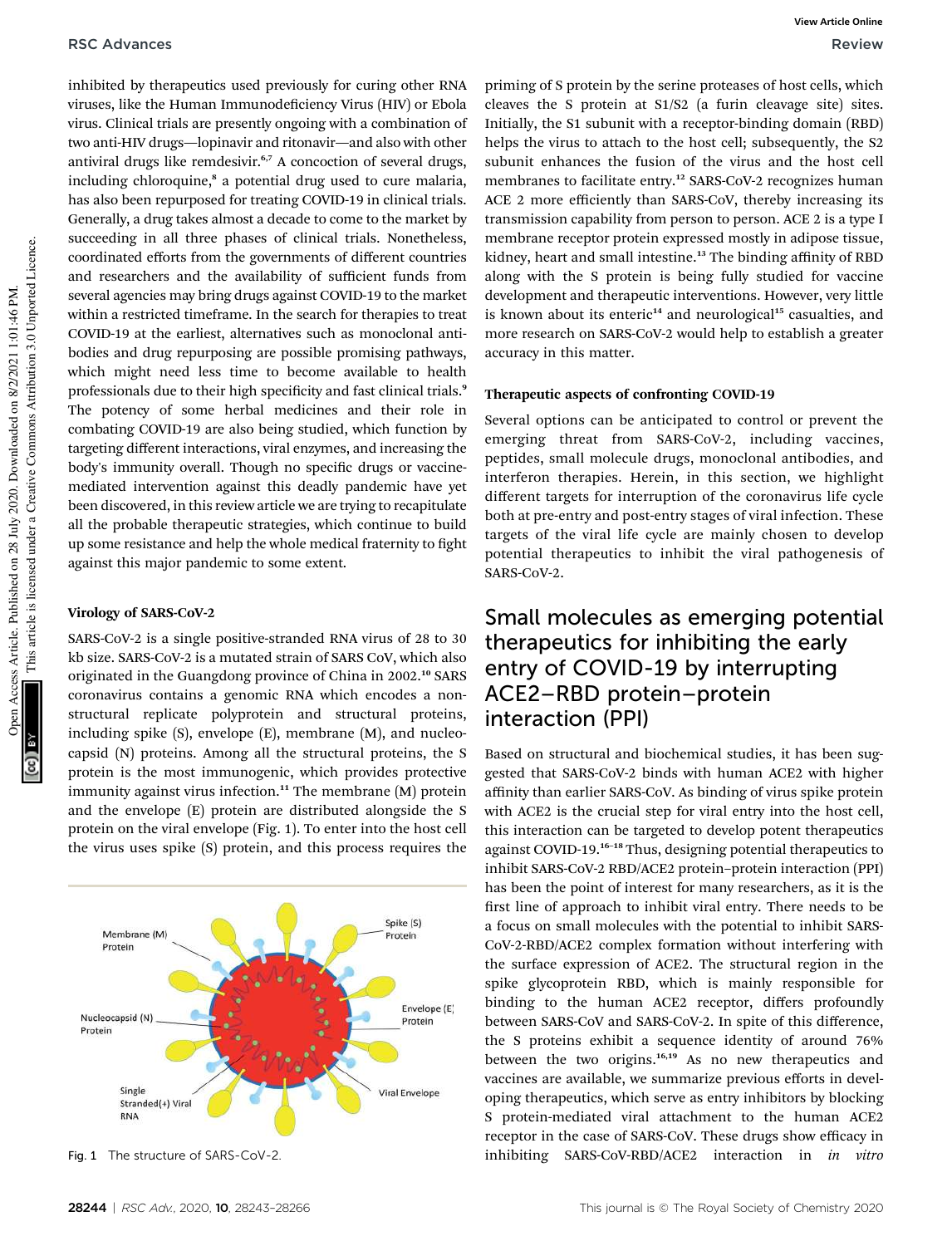studies.<sup>20,21</sup> These studies will guide the design of small molecules with potency against SARS-CoV-2 S protein-mediated viral entry by further synthetic modifications of scaffolds, which have previously shown promising efficacy against SARS-CoV. Recently, the determination of the SARS-CoV-2-RBD/ACE2 complex using crystallography and CRYO-EM techniques has provided the basis for a molecular docking study in an attempt to design potent small molecules that block SARS-CoV-2 spike protein-mediated viral entry into the host cell by inhibiting PPI interaction.<sup>19</sup>

SSAA09E2 acts through a unique mechanism by blocking initial interactions of SARS-CoV RBD with human ACE2 receptors. The results show that SSAA09E2 does not inhibit surface expression of ACE2 by binding to an ACE2 protease active site. Thus, no disturbance in ACE2 enzymatic activity was observed, and it directly interrupts the RBD-ACE2 complex interactions.<sup>20</sup> Another group of researchers has designed VE607, which also has the potential to obstruct the initial entry of the SARS CoV virus into the host cell.<sup>21</sup>

#### Small molecules inhibiting host proteases utilized by CoVs for viral entry

The spike (S) glycoprotein of coronaviruses promotes viral entry in the host cells in two steps. Initially, the S1 subunit binds to the ACE2 receptor, which helps viral attachment to the host cell.<sup>22</sup> In the next step, cellular entry requires S protein priming by the host cell proteases. This necessitates S protein cleavage at the S1/S2 fusion site, and now the S2 subunit is active for fusion with the host cell; this fusion mechanism is directed by the S2 subunit of the S protein.<sup>23</sup> The presence of several arginine residues in the S1/S2 cleavage site in SARS-CoV-2, unlike that of SARS-CoV, makes the S1/S2 site more vulnerable for proteolytic cleavage and thus makes the process of viral entry more favorable by exposing the S2 subunit of the S glycoprotein. Notably, SARS-CoV-2 is thought to enter host cells *via* two distinct pathways: one moderated by serine protease TMPRSS2 at the cell surface and the other moderated by cysteine protease cathepsin L in the endosome.<sup>24</sup> Accordingly, the development of protease inhibitors can be a potential target for treating COVID-19. In this regard, TMPRSS2 serine protease inhibitor camostat mesylate has already been approved as a potential therapeutic in Japan for treating chronic pancreatitis and also has antiviral properties.<sup>25</sup> Markus, H. *et al.* had performed intensive *in vitro* analysis, and the results showed that clinically proven camostat mesylate could hamper the viral entry of SARS-CoV-2 similarly to that of SARS COV by inhibiting the host cell serine protease TMPRSS2. This result could be influential in the performance of further *in vivo* studies in an animal model and in humans and in this time of a global health emergency where there is urgent requirement for a drug, camostat mesylate might be a potential drug molecule clinically approved to treat COVID-19.<sup>24</sup>

The cellular entry of SARS-CoV-2 also shows a dependence on cathepsin L enzymatic activity *via* the endosomal pathway, so cathepsin L inhibitors were also identified as a novel target to inhibit COVID-19 entry into the host cell.<sup>24</sup> Herein, we highlight

some of the potent cathepsin L inhibitors which show least interference with the cleavage of a host protein-derived peptide (pro-neuropeptide Y) such as SSAA09E1. Several thiourea derivatives such as SSAA09E1 have formerly been shown to have potent antiviral properties against HIV and hepatitis C virus. SSAA09E1 is a non-peptidomimetic small molecule that inhibits cathepsin L activity.<sup>20</sup> Yanchen, Z. et al. reported the development of K11777, which had antiviral activity by targeting cathepsin L mediated cell entry. K11777 is already in the forward stages of development for treating several parasitic diseases and has proven to be effective and nontoxic in a wide range of animal models. K11777 has proven efficacy for inhibiting SARS CoV and Ebola with an  $IC_{50}$  value in the subnanomolar range. *In vitro* studies suggest that when K11777 and serine protease inhibitor camostat mesylate are administered together, they show greater efficacy for the complete inhibition of SARS CoV entry.<sup>26</sup>

The potential of glycopeptide antibiotics for preventing cellular entry of the Ebola virus, SARS-CoV, and MERS CoV by inhibiting the activity of cathepsin L was previously known. The potency of these glycopeptide antibiotics is now being evaluated for treating SARS-CoV-2, and notably it has been found that teicoplanin has a potent ability to prevent SARS-CoV-2 virus entry with an IC<sub>50</sub> of 1.66 μM. Although *ex vivo* and *in vivo* studies need to be done, the preliminary idea of this study suggests that the antiviral activity of teicoplanin might be applied to treat SARS-CoV-2 viral infection in the host cell.<sup>27</sup>

The novel approach presented in this study suggests that cathepsin L inhibitors, administered in combination with clinically approved serine protease TMPRSS2 inhibitor camostat mesylate, show significant improvement in efficacy for complete inhibition of viral entry into a host cell for all types of S glycoprotein based virus, including COVID-19. Small molecules with cathepsin L inhibiting activity can be further optimized and developed into a broad range of potent antiviral therapeutics, with high specificity in their activity and thus prevent viral entry without affecting the normal ability of proteases to process host proteins, while the clinically approved drug camostat mesylate can immediately answer current purposes in a global pandemic where the development of new drugs and their clinical approval is time-consuming.

Recently a group of researchers suggested that a unique furin-like cleavage site is present in the spike glycoprotein of SARS-CoV-2, which is missing in the other ranges of SARS-like CoVs. In their article, the group focussed on a peculiar furinlike protease recognition sequence present in close proximity to one of the maturation sites of the S protein that might have convincing functional implications for viral entry.<sup>28</sup> The molecular mechanism involved in cellular entry by activation of the S protein has not yet been conclusively identified and needs further evaluation. Thus, it is likely that, apart from the other two host cell proteases (TMPRSS2 and cathepsin L) involved in priming of S glycoprotein into the S1/S2 subunit, furin might also be involved in this cleaving mechanism, thereby enhancing viral fusion with the host cell. The furin-like cleavage site might play a signicant role in the viral life cycle of SARS-CoV-2. A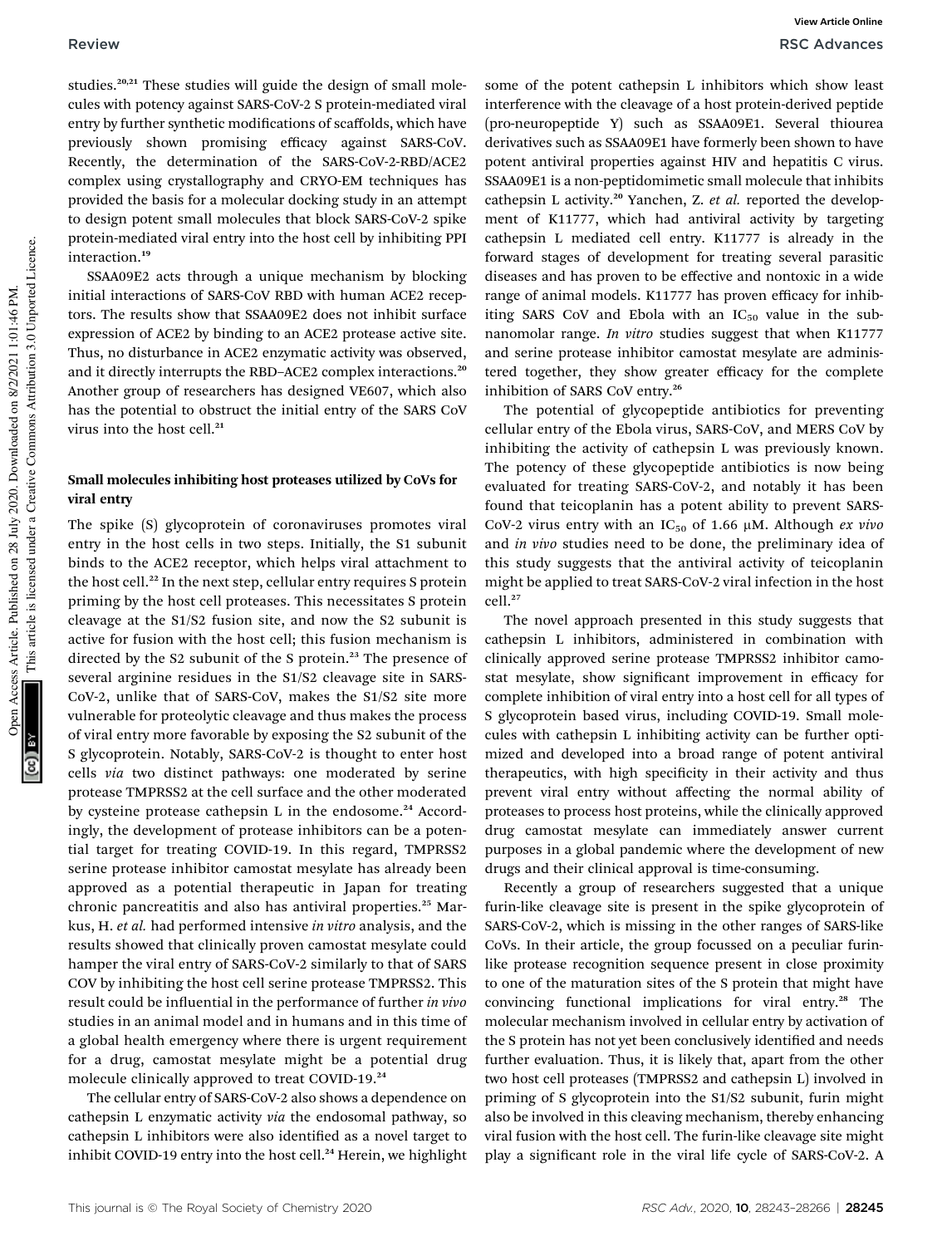noteworthy feature of SARS-CoV-2 is a polybasic cleavage site at the terminal of the S1 and S2 subunits of the S glycoprotein, and this further allows effective cleavage by furin and other proteases and has a significant role in viral entry into host cells.<sup>29-31</sup> Thus, the drive to develop anti-COVID-19 therapeutics should also involve evaluation of furin inhibitors. The pathogenesis of some previously occurring coronaviruses has been reported to be dependent on a furin-like cleavage site in the S-protein sequence. Thus therapeutics developed for those viruses can be evaluated to test their efficacy against SARS-CoV-2. In this line of approach, a group of researchers has developed peptidebased therapeutics to irreversibly block the enzymatic activity of furin protease by the addition of a decanoyl group at the Nterminus and a chloromethyl ketone (CMK) group to the Cterminus of a polybasic cleavage motif to favor cell penetration (dec-RVKR-cmk).32,33 As furin-like protease is involved in multiple cellular processes, so specific inhibition is a major challenge that may result in some toxicity.<sup>28</sup>

As the cleavage of the S protein into its two subunits S1 and S2 is necessary for viral entry, the involvement of different host cell proteases in activating this S glycoprotein needs to be studied thoroughly. Thus, the potential for furin inhibitors to halt SARS-CoV-2 pathogenesis in *in vitro* and *in vivo* studies needs to be evaluated, so that in the campaign to develop potent therapeutics to treat COVID-19, we might consider the presence of furin inhibitors.

#### Therapeutics inhibiting the viral proteases 3CLpro and PLpro

The typical coronavirus (CoV) is a single-stranded positive-sense RNA virus that possesses a large viral RNA genome. The two open reading frames 1a/b (ORF1a/1b) at the 5' terminal enclose the 5' two-thirds of the CoV genome and encompass the large replicase polyproteins 1a (pp1a) and pp1b. These polyproteins are chopped by papain-like cysteine protease (PLpro) and 3C-like serine protease (3CLpro) viral enzymes to deliver non-structural proteins, which include RNA-dependent RNA polymerase (RdRp) and helicase, and are engaged in the process of transcription and replication of the virus.<sup>34</sup> Therefore, inhibiting 3CLpro and PLpro activity is a potential target for treating CoVs.

Sequence and structural analysis suggest that when the 3CLpro protein sequence of SARS-CoV-2 was correlated with its closest homologs, it showed a 99.02% sequence identity with bat SARS-like coronaviruses and 96.08% with SARS-CoV. Recent studies show that the genome sequence of SARS-CoV-2 is very similar to that of SARS-CoV.<sup>35-37</sup> The results also proclaim that the SARS-CoV-2 and SARS-CoV 3CLpro receptor binding pocket conformations resemble each other, thus raising the possibility that drugs designed to inhibit the 3CLpro of SARS-CoV can also be utilized to inhibit the 3CLpro of SARS-CoV-2.<sup>38</sup> Different classes of protease inhibitors can target SARS-CoV, and these 3CLpro inhibitors show a broad range of *in vitro* action opposing CoVs.<sup>39</sup> Amid the distinct collection of 3CLpro inhibitors, lopinavir is readily available. Lopinavir, a protease inhibitor employed to cure HIV disease that has been clinically approved as a ritonavir-supported form (lopinavir–ritonavir) inhibits the HIV protease enzyme by constructing an inhibitor–

This article is licensed under a Creative Commons Attribution 3.0 Unported Licence. This article is licensed under a Creative Commons Attribution 3.0 Unported Licence. Open Access Article. Published on 28 July 2020. Downloaded on 8/2/2021 1:01:46 PM. Access Article. Published on 28 July 2020. Downloaded on 8/2/2021 1:01:46 PM

enzyme complex, thereby forbidding cleavage of gag-pol polyproteins. Thus, immature, non-infectious viral particles are formed subsequently. Ritonavir increases lopinavir's pharmacodynamic and pharmacokinetic activity by slowing down the breakdown of lopinavir. This lopinavir–ritonavir combination showed *in vitro* anti-CoV activity; also *in vivo* analysis with a MERS CoV infected animal model and non-randomized clinical trials in SARS patients exhibited properties inhibiting 3CLpro protease activity. It is speculated that the lopinavir– ritonavir 3CLpro inhibiting activity contributes partly to its anti-CoV effects.40,41 Although the efficacy of this combination of the drug was not associated with clinical improvements when clinical trials were performed with SARS-CoV-2 infected patients.<sup>42</sup> These results of a clinical trial suggest that it is necessary to discover novel compounds with inhibitory properties against SARS-CoV-2 3CLpro enzyme activity to serve as potent anti-COVID-19 drugs. Recently, drug repurposing studies by Zhijian, X. *et al.* have proposed that the clinically approved antiretroviral drug nelfinavir, used in the treatment of HIV, shows better efficacy against SARS-CoV-2 3CLpro activity and suggest that it could be used to treat COVID-19.<sup>43</sup> Linlin Zhang and his co-workers in recent times have reported the X-ray structure of the unliganded SARS-CoV-2 3CLpro and its complex with an  $\alpha$ -ketoamide inhibitor. Optimization of  $\alpha$ ketoamides as 3CLpro inhibitors proved crucial to blocking viral replication. They developed a potent lead compound 13b derived from a previously designed inhibitor that inhibits SARS-CoV-2 3CLpro activity with  $IC_{50} = 0.67 \pm 0.18 \ \mu M$ . An  $EC_{50}$  of 4- $5 \mu$ M was observed when human Calu3 cells were infected with SARS-CoV-2. After assessing the adsorption-distributionmetabolism–excretion (ADME) properties of the lead compound, the group suggested that development of the pyridone-containing a-ketoamides inhibitors might have efficacy against the 3CLpro activity of SARS-CoV-2.<sup>48</sup>

Although the 3CLpro conformations of SARS-CoV and SARS-CoV-2 resemble each other, they show some key differences.<sup>38</sup> Blocking the activity of 3CLpro will inhibit viral replication, and also 3CLpro inhibitors are unlikely to be toxic as no human proteases have a similar cleavage specificity. Thus, there is a specific demand for a drug to inhibit 3CLpro activity of SARS-CoV-2.

Plpro protease is unique in its nature as this protease is not only capable of processing the viral polyproteins into the structural and non-structural protein components essential for viral replication, but it is also responsible for deubiquitinating host cell proteins such as interferon regulatory factor 3(IRF3), inactivation of the transcription factor NF-kB and has deISGylating activities, and thus plays an important role in suppressing the human immune system.<sup>44,45</sup> Unlike 3CLpro, the PLpro of SARS-CoV and SARS-CoV-2 do not resemble each other, their two origins sharing only 83% sequence identity. However, the active sites of PLpro protease from two different origins show no variation in three secondary structures.<sup>36,37</sup> Thus, it is possible that SARS-CoV PLpro inhibitor drugs might also show efficacy against SARS-CoV-2 PLpro. There has been extensive research going on into the development of efficient small molecules to inhibit PLpro activity, and these compounds display efficacy in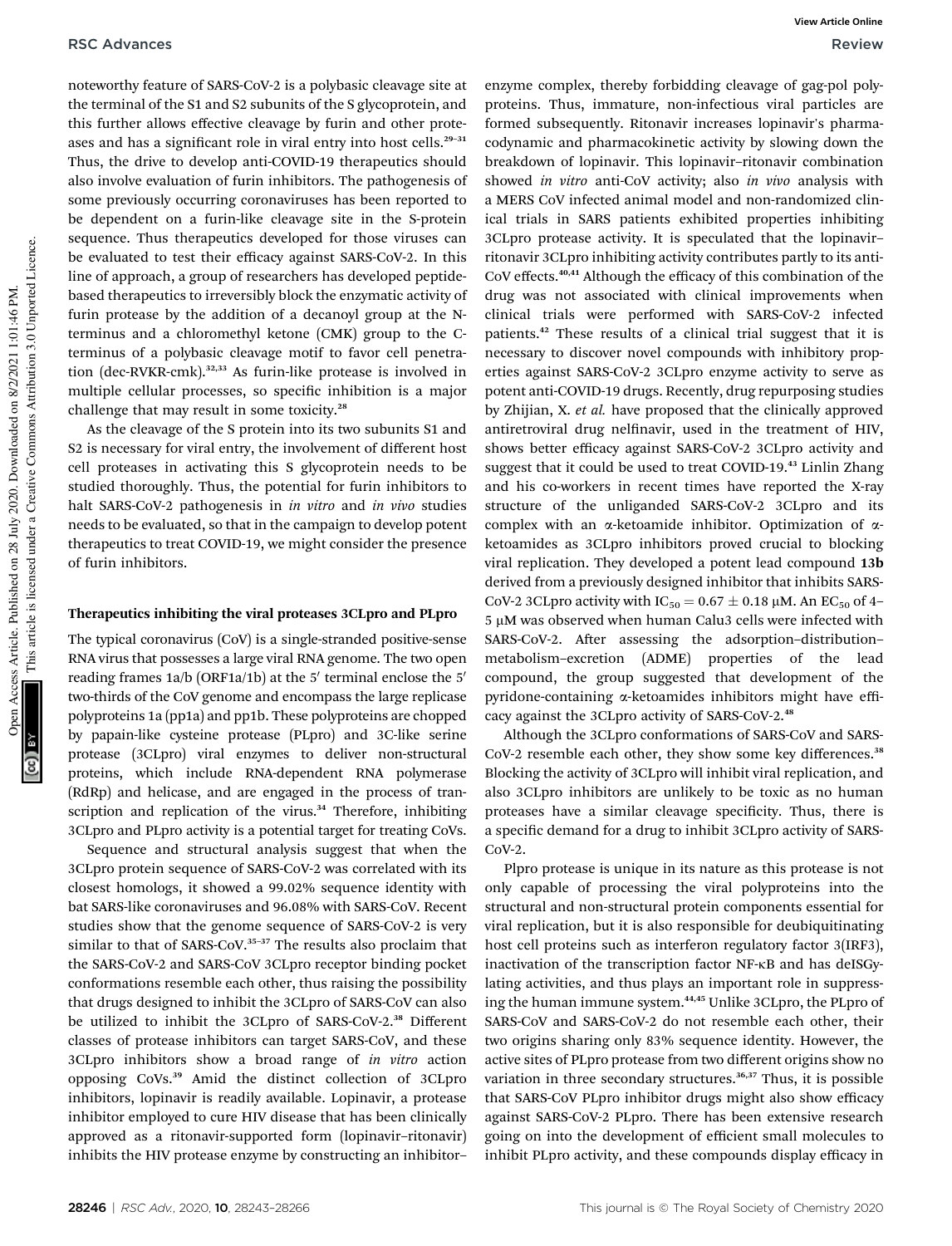the µM range, thus opening the window for the further development of novel small molecules to inhibit PLpro activity. Here we highlight some of the work by a group of researchers in developing potent PLpro inhibitors. Kiira, R. *et al.* developed a noncovalent class of PLpro inhibitors, and the resulting compound GRL0617 shows efficacy against SARS-CoV with an IC<sub>50</sub> value of 20  $\mu$ M, which was improved to the nanomolar range *via* synthetic optimization. GRL0617 shows no associated toxicity and inhibits SARS-CoV viral replication in *in vitro* studies. These findings suggest that noncovalent cysteine protease inhibitors can be developed with high specificity against the processing of viral polyproteins without inhibiting host deubiquitinating enzyme.<sup>46</sup> Another group of researchers had identified a lead compound 6577871 *via* high-throughput screening of a diverse chemical library, and its further synthetic optimization and structure–activity analysis were performed to generate a library of improved inhibitors that show potent PLpro inhibition and antiviral activity against SARS-CoV infected host cells. These studies show a substantial increase in the efficacy of the small molecules with a nanomolar range. Further protein-ligand X-ray structure, molecular modeling, and biological evaluation of a series of PLpro inhibitors provide molecular insight into the ligand-binding site interactions.<sup>47</sup> Apart from these, various SARS-CoV PLpro inhibitors were analyzed by Báez-Santos and co-workers, which include small molecule inhibitors, natural products, zinc ion and zinc conjugate inhibitors, thiopurine compounds and naphthalene inhibitors.<sup>44</sup>

This diverse chemical library of novel therapeutics with potent anti PLpro activity opens room for the further development of drugs with specific inhibitory capacity against SARS-CoV-2 PLpro activity. Fig. 2A and B include the structures of the small molecules discussed in the section on small molecule based therapeutics to combat COVID-19.

### The inhibition of viral replication enzymes can also be a potential target to treat COVID-19

Polyproteins from coronavirus genomes after being processed by viral enzymes 3CLpro and PLpro form non-structural proteins, which include RNA-dependent RNA polymerase (RdRp) and helicase (Hel), and take part in the process of transcription and replication of coronavirus by using the host cell's machinery. Thus, inhibition of this viral replication process could be a potential target for the control of viral infection. RdRp proteins share 96% sequence identity between SARS CoV and SARS-CoV-2, although their genomic RNA shows an 82% sequence identity. Residues that show variations in RdRp proteins between two coronaviruses are mostly far away from the active site.<sup>49</sup> This high sequence identity at the active site of the RdRp protein between two coronaviruses suggests that any potent therapeutics developed for SARS-CoV RdRp might show equal potency against SARS-CoV-2 viral replication. RdRp inhibitors are mainly nucleoside or nucleotide analogs, and they provide the most assured pathway towards inhibiting



Fig. 2 (A and B) Small-molecule-based drug structures.

viral RNA replication. The nucleoside analog ribavirin with broad-spectrum antiviral properties has been previously used to treat a viral infection, but its efficacy against RNA viruses, including coronaviruses was unclear.<sup>50,51</sup> The efficacy of these nucleoside analog drugs can be increased by inhibiting exonuclease activity by the enzyme non-structural protein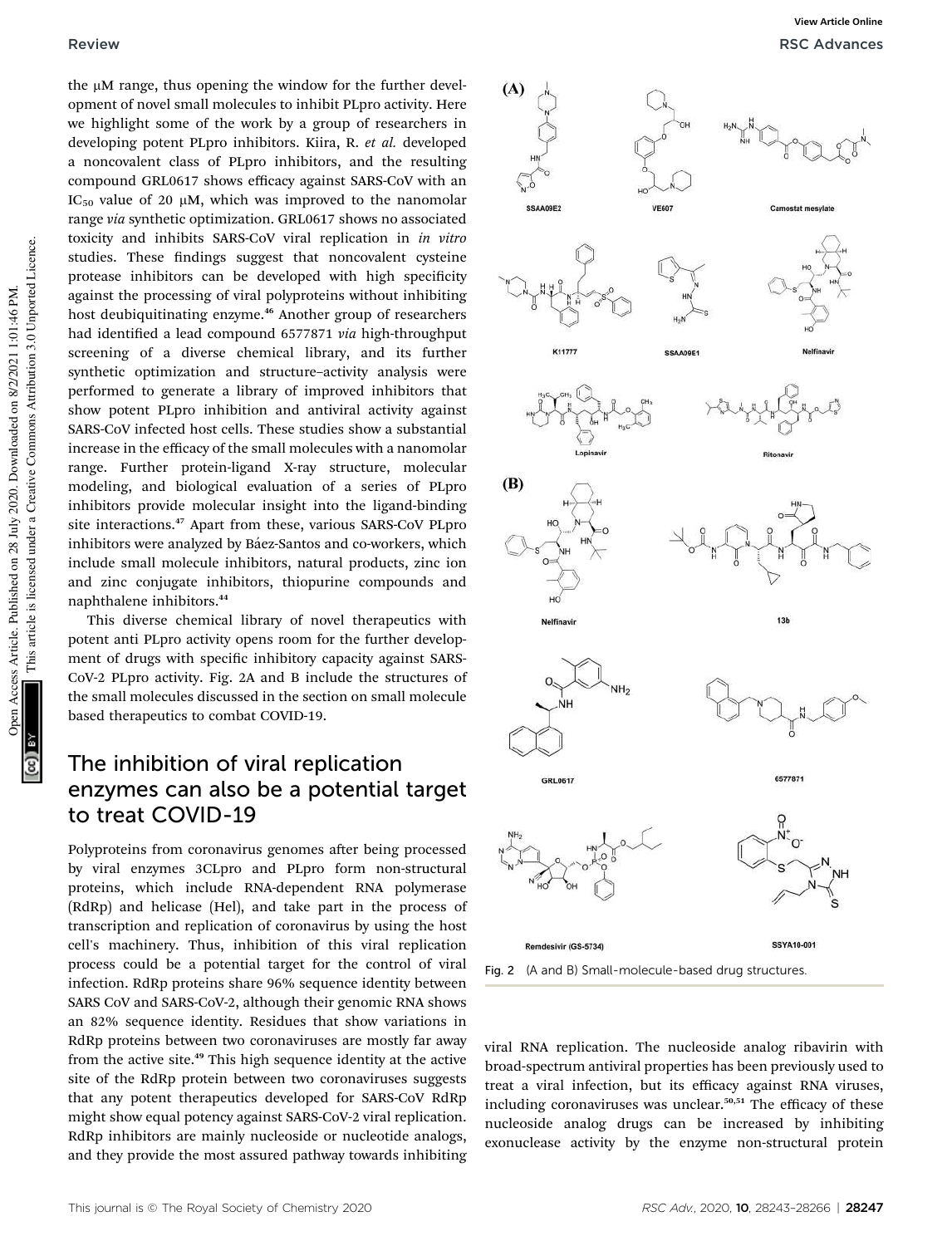

Fig. 3 The viral life cycle and potential therapeutic targets.

(nsp14). This nucleoside analog drug functions by insertion into the viral RNA chains causing their premature termination, whereas, in contrast, nsp 14 enzymatic activity has a proofreading ability and thus complicates the antiviral nucleoside drug objective. The nsp14 has the ability to remove mismatches

as well as to abolish nucleoside analogs which were incorporated into the viral RNA chain. Thus, in order to develop a potent nucleoside analog drug, it must either avoid detection by exonuclease or must inhibit exonuclease activity.<sup>52,53</sup>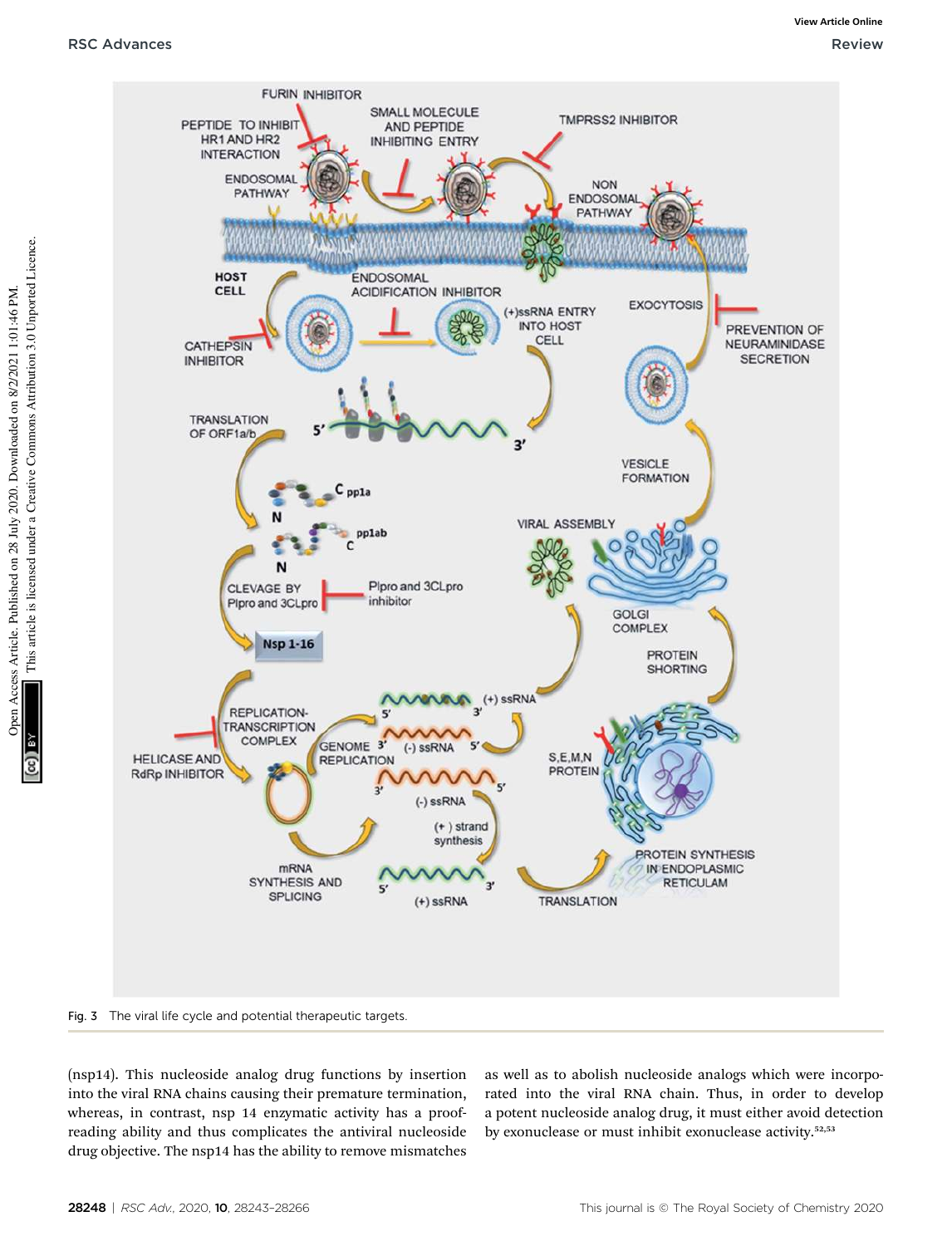Remdesivir (GS-5734) is a magnificent illustration of this approach, as this drug show a promising outcome against the RdRp activity of viral RNA replication by outcompeting exonuclease activity. It is an adenosine analog with a 1'-nitrile substituent which exhibits potent efficacy against SARS, MERS, and BAT coronavirus in *in vivo* and *in vitro* studies.<sup>54,55</sup> Remdesivir shows potential against a broad spectrum of coronaviruses, and thus it is being studied for post-infection treatment for COVID-19. Wang *et al.* displayed data showing that remdesivir is active against SARS-CoV-2 in Vero E6 cells with an  $EC_{50}$  of 0.77  $\mu$ M, suggesting its ability to be a potential drug candidate to fight COVID-19.<sup>56</sup> Furthermore, *in vivo* studies in an animal model infected with SARS-CoV-2 was found to prevent disease progression with remdesivir.<sup>57</sup> Clinical trials in the USA and China show an improvement in the patient's condition when treated with remdesivir, but no broad conclusion can be made based on a few clinical trials. Thus, further research is needed before a conclusion can be drawn.<sup>56,58</sup>

Apart from remdesivir, many other nucleoside analogs, including DNA synthesis inhibitors such as tenofovir, disoproxil, lamivudine, and similar other antiviral medications, have the potential to target the SARS-CoV-2 viral RNA replication mechanism, when evaluated through molecular docking studies and testing in cells infected with the virus.<sup>59</sup> Thus, drug repurposing studies on existing nucleoside analogs can help to combat the global health emergency of COVID-19 and also open the door for further synthetic modifications of these drugs, which could help to generate a broad spectrum of anti-viral therapeutics useful for future coronavirus-related outbreaks. During the coronavirus replication cycle, helicase catalyzes the unwinding of double-stranded oligonucleotides into single strands in an ATP-dependent reaction. Helicases of different coronaviruses are highly homologous in their sequence identity. Thus, the development of potent therapeutics to inhibit helicase activity are also an attractive option to treat coronavirus pathogenesis.<sup>60</sup> Coronavirus helicase inhibitors can be widely classified into two groups based on their mechanism of action. The first group includes bananins and 5-hydroxychromone derivatives, which show efficacy in hindering the unwinding process and ATPase function of SARS-CoV helicase in *in vitro* studies, which results in the inhibition of viral replication by using the host cell's machinery.<sup>61,62</sup> However, this group of compounds exhibits toxicity resulting from the blockage of cellular kinases or ATPase, restricting their use for humans. The other class of coronavirus helicase inhibitors includes a compound that specifically hinders the unwinding activity without hampering the ATPase function of CoV helicase. In this line of approach, Adedeji, A. O. *et al.* have designed a triazole SSYA10-001, which was specific in its activity to inhibit a broad spectrum of coronaviruses, including SARS-CoV and MERS-CoV.63,64

The potential of SSYA10-001 and its further synthetic modi fications to develop a small molecule library inhibiting SARS-CoV-2 viral replication in *in vivo* and *in vitro* studies needs to be evaluated. Thus, it might be that potent therapeutics with a broad spectrum of antiviral properties could be used in combating COVID-19 and such coronavirus-related outbreaks

in the near future. Fig. 3 represents the viral life cycles and potential therapeutic targets that can be used to treat COVID-19 infection. The list of drugs to deal with the same is given in Table 1.

## Biomimetic peptide based therapeutics to inhibit SARS-CoV-2 viral attachment to the ACE2 receptor

SARS-CoV-2, similar to the earlier SARS-CoV, initiates entry into the human cell by binding to angiotensin-converting enzyme (ACE2). The interaction of the SARS-CoV-2 spike glycoprotein receptor-binding domain (RBD) with the ACE2 receptor is the crucial step in viral attachment to the host cell.<sup>65</sup> This is followed by S protein priming by the host cell proteases that are required for viral entry into the host cell and subsequent viral replication *via* viral proteases by using host cell machinery.<sup>66</sup> Based on recent studies, it was suggested that SARS-CoV-2 binds with the ACE2 receptor with higher affinity than the earlier SARS-CoV.<sup>65</sup> Thus, disrupting the SARS-CoV-2 RBD/ACE2 complex is the most promising target to block the viral entry in the very first stage of its attachment to the human receptor ACE2 at the surface of the host cell $^{67}$  (Fig. 4).

As SARS-CoV-2-RBD/ACE2 protein–protein interactions (PPI) cover large protein binding interfaces, small molecule based inhibitors lacking distinct binding pockets are often less useful in preventing this interaction. $67$  Thus, an approach to designing peptide-based antagonists of the human ACE2 receptor is an exciting solution to hinder RBD–ACE2 interaction by appropriately covering the extended protein contact interface.68,69 In this line of approach, by employing molecular dynamics simulations on the basis of the recently examined co-crystal structure of ACE2 and the SARS-CoV-2-RBD complex, researchers have identified a stretch of crucial helical amino acid sequence  $(\alpha 1)$ helix) at the ACE2 peptidase domain, which is important for binding SARS-CoV-2-RBD. Towards this aim, the group has designed a 23-mer peptide fragment (SBP1) of the ACE2 PD  $\alpha$ 1 helix, a sequence of which was derived from the ACE2  $\alpha$ 1 helix. This peptide binder binds specifically with low nanomolar affinity with the SARS-CoV-2 RBD. Thus, this peptide binder opens up new ventures for SARS-CoV-2 treatment by blocking the spike glycoprotein interaction with ACE2. The interaction between SPB1 and the RBD of the SARS-CoV-2 spike protein was further validated by bio-layer interferometry, which suggests that an SPB1 peptide derived from the ACE2-PD  $\alpha$ 1 helix may efficiently bind the SARS-CoV-2 spike protein and outcompete the binding for ACE2.<sup>70</sup>

Another group of researchers have recently designed a group of peptide-based inhibitors based on the latest knowledge of the protease domain (PD) of ACE2 that involves mainly the  $\alpha$ 1 helix with minor involvement from the  $\alpha$ 2 helix and the linker of the  $\beta$ 3 and  $\beta$ 4 sheets, which binds effectively with the RBD of the SARS-CoV-2 spike protein. $67,71$  In the previous work on a SARS-CoV blockade, small peptide inhibitors were proposed, which were too short to maintain the secondary structure to block the whole SARS-CoV binding surface.<sup>72</sup> By analyzing the crystal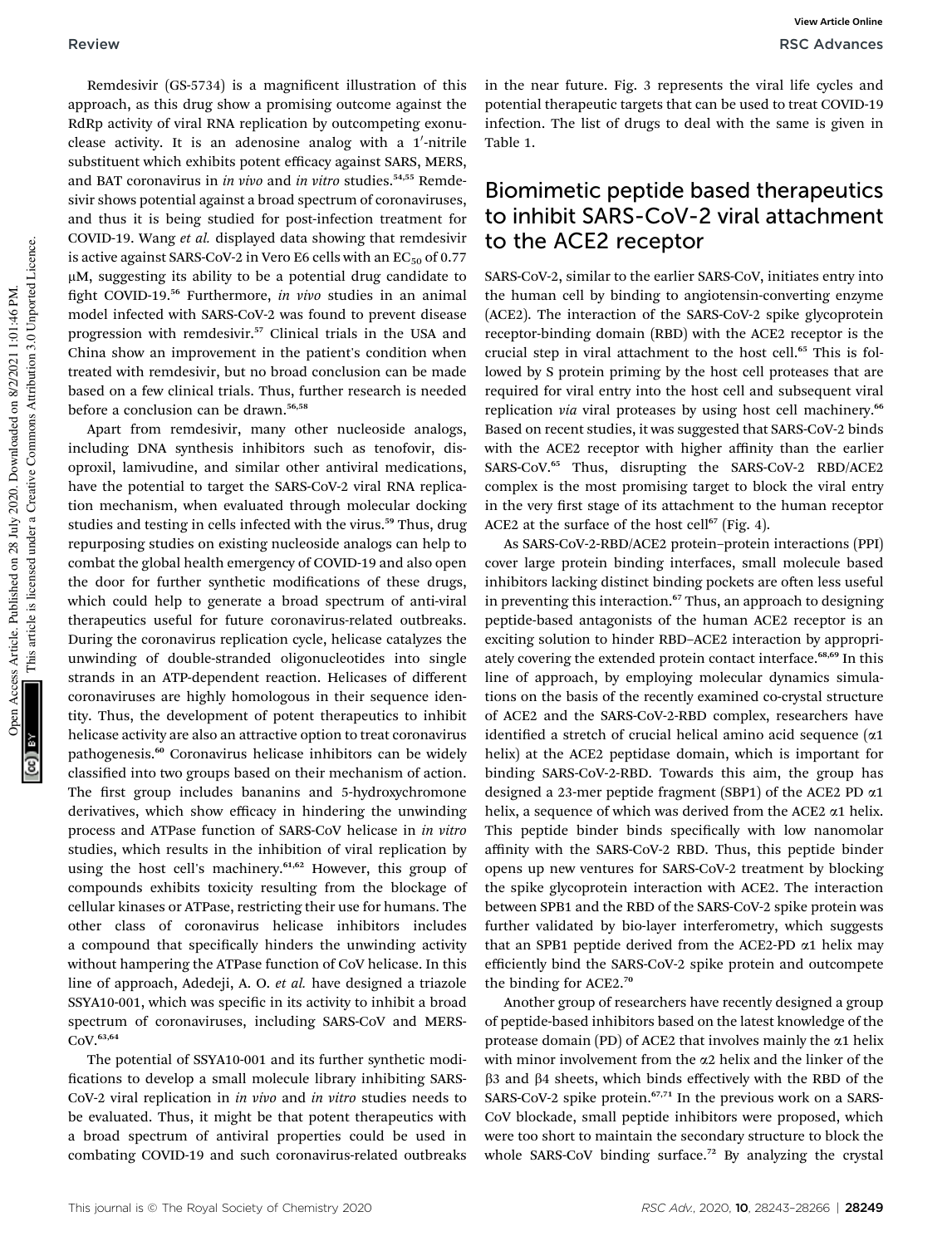| $\overline{\phantom{a}}$                     | $+$            |
|----------------------------------------------|----------------|
| $-1.011100011114$                            | .<br>יינו לאור |
| ミュンコ コンニ                                     | ;              |
| Access Article. Published on 28 July 2020. D | ă              |
| <b>Inen Artis</b>                            |                |

Table 1 Target-based therapeutics of SARS-COV-2 **Table 1**  $\top$ arget-based therapeutics of SARS-COV-2

| component for interrupting<br>Targeted host factors/viral<br>the virus life cycle   | Examples                                                            | Mechanism of action                                                                                                                                                     | Comments                                                                                                                                                   | References                     |
|-------------------------------------------------------------------------------------|---------------------------------------------------------------------|-------------------------------------------------------------------------------------------------------------------------------------------------------------------------|------------------------------------------------------------------------------------------------------------------------------------------------------------|--------------------------------|
| (1) Viral spike protein with<br>human ACE2 interaction                              | (A) Small molecule<br>1. SSAA09E1                                   | 1. Effective if applied 1h post<br>infection by breaking the                                                                                                            | Small molecule and peptides<br>viral entry either by breaking<br>are capable of preventing                                                                 | 20 and 21                      |
|                                                                                     | 2. VE607                                                            | 2. Blocks S1 protein RDB-<br>ACE2 mediated cellular<br>interaction<br>entry                                                                                             | inhibiting viral cell fusion<br>the interaction or by<br>with the host cell                                                                                |                                |
|                                                                                     | SBP1, inhibitors (1-4)<br>(B) Peptide based                         | binds with the S1 portion of<br>Have identical sequences of<br>amino acids to ACE2 and<br>the viral spike protein                                                       |                                                                                                                                                            | 70 and 73                      |
| (2) Host proteases utilised by<br>SARS-CoV-2 for viral entry                        |                                                                     |                                                                                                                                                                         | Observed good results when<br>a cathepsin L inhibitor is                                                                                                   |                                |
| (A) Cysteine protease<br>cathepsin L                                                | glycopeptide e.g. teicoplanin<br>(A) SSAA09E1, K1777,               | (A) Inhibits S1/S2 cleavage at<br>the tested concentration                                                                                                              | administered with a serine<br>protease inhibitor;                                                                                                          | 20, 26 and 27                  |
| (B) Serine protease TMPRSS2                                                         | (B) Camostat mesylate                                               | (B) Inhibits host cell serine<br>protease and prevents the                                                                                                              | a significant increase in<br>efficacy is observed in                                                                                                       | 24 and 25                      |
| (C) Other host proteases                                                            | (C) dec-RVKR-cmk                                                    | (C) A furin inhibitor that<br>cleavage of S1/S2                                                                                                                         | preventing viral cell entry                                                                                                                                | 33 and 34                      |
| (furine)                                                                            |                                                                     | blocks the furin mediated<br>cleavage of the S protein                                                                                                                  |                                                                                                                                                            |                                |
| interactions at the S2<br>subunit of the spike<br>$(3)$ HR1 and HR2<br>glycoprotein | Peptide EK1C4                                                       | HR2 binds with HR1, and<br>The peptide derived from<br>a native complex cannot<br>form                                                                                  | biomimetic peptides and in<br>Further modification of<br>models can support the<br>development of peptide<br>vivo efficacy in animal<br>based therapeutics | $80\,$                         |
| (4) Viral enzymes<br>(B) 3CLpro<br>(A) PLpro                                        | (B) Lopinavir-ritonavir,<br>(A) GRL0617, 6577871<br>nelfinavir, 13b | (B) Inhibits 3CLpro activity<br>(A) Inhibits PLpro activity                                                                                                             | lopinavir pharmacodynamic<br>(B) Ritonavir increases<br>and pharmacokinetic<br>(A) Narrow spectrum                                                         | 40, 41, 43 and 48<br>46 and 47 |
| (C) RNA dependent RNA-<br>polymerase (RdRp)                                         | $(C)$ Remdesivir $(GS-5734)$ ,<br>ribavirin                         | (C) Nucleoside analog drugs<br>also used for post-infection<br>function via inserting into<br>termination, and they are<br>viral RNA chains, causing<br>their premature | activities when used together<br>(C) Active against SARS and<br>vitro studies at high doses<br>MERS coronaviruses in in                                    | 50, 51, 54-57 and 59           |
| (D) Helicase                                                                        | D) SSYA10-001                                                       | unwinding and ATPase<br>(D) Inhibits helicase<br>treatment<br>activities                                                                                                | (D) Inhibits the activity of<br>a broad range of corona<br>viruses                                                                                         | $61 - 64$                      |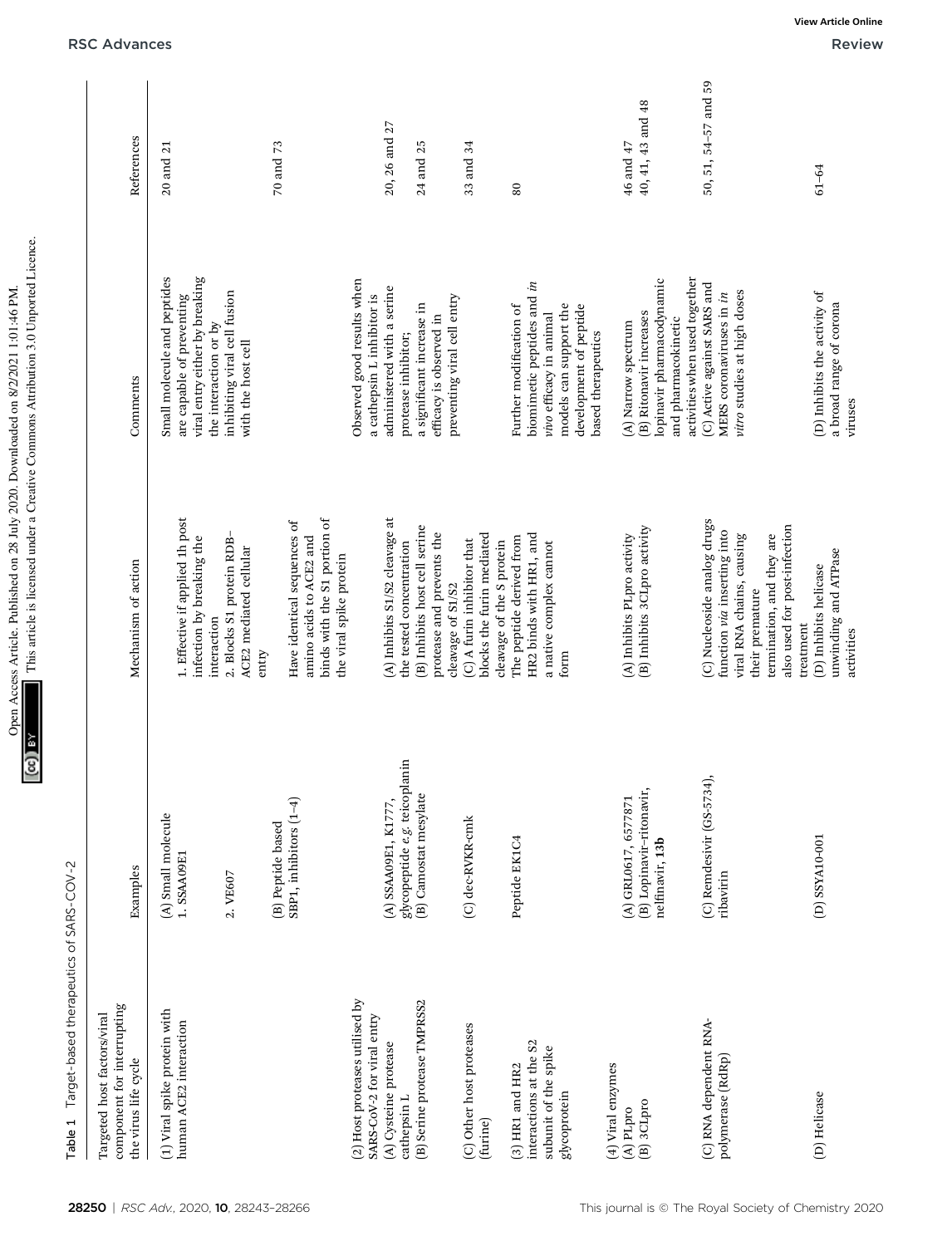

Fig. 4 Preliminary blind docking data revealed the interacting stretch of amino acids of the ACE2 receptor (red) with the viral spike RBD (cyan): the 'Hotspot' zone.

structure of ACE2 and the RBD of SARS-CoV-2, interacting amino acids were identified at the ACE2 and RBD interface. Therefore, the group has designed four inhibitors (inhibitors 1– 4) for four different critical binding hotspots, mainly inhibitor 1 for the vital  $\alpha$ 1 helix. The report further suggests that the single  $\alpha$ 1 helix used in inhibitor 1 is less balanced, while the  $\alpha$ 1,2 helices used in inhibitors 2–4 backed each other and preserved their bent shape, which contributes to the conformational identity of the RBD of SARS-CoV-2, and a full envelope of the RBD surface.<sup>73</sup>

Thus, the designed peptides derived from the human ACE2 hotspots which bind to the RBD of the SARS-CoV-2 spike protein provide room for the further development of peptide-based therapeutics for treating COVID-19.70,73 During a pandemic such as COVID-19, therapeutic intervention is needed urgently, and in this regard, peptide-based therapeutics are promising alternatives because of their high specificity, low interference with biological processes, and faster FDA approval times.<sup>74</sup> Further optimization of these peptide-based therapies is in progress to signicantly increase their PPI inhibitory activity. Challenges associated with peptide-based drugs, such as rapid renal elimination and proteolytic degradation, need to be figured out in the near future to develop potent peptide-based therapeutics to inhibit the viral entry of SARS-CoV-2 and such a broad spectrum of coronaviruses.

## The inhibition of SARS CoV-2 by developing potent peptide based inhibitors targeting HR1–HR2 interaction at the S2 protein of the coronavirus

The spike glycoprotein of coronavirus has two subunits S1 and S2. The S1 subunit binds the cellular receptor with its receptor binding domain (RBD), whereas the S2 subunit has a signicant role in membrane fusion and viral entry to the host cell. When S1 binds to human ACE2, followed by a conformational change in the S2 protein, the heptad repeat 1 (HR1) comes into close contact with the heptad repeat 2 (HR2) within S2. Now, the HR1

and HR2 domains of the S2 protein bind to each other to form a six-helical bundle (6-HB) core structure and this mechanism allows the viral and cellular membrane to come into close proximity for fusion<sup>75</sup> (Fig. 5A).

From the sequence alignment studies, the SARS-CoV and SARS-COV-2, S2 subunits are highly preserved. The HR1 and HR2 domains have 92.6% and 100% identities, respectively.<sup>76</sup> As the HR2 domain sequence is identical for both SARS CoV and SARS-CoV-2, the recently emerged coronavirus SARS-CoV-2 can be inhibited by a similar approach to that used for SARS CoV fusion inhibition by designing HR1- and HR2-derived peptides. Shuai, X. *et al.* have concluded that the SARS-CoV-2 HR1 and HR2 domains are also able to interact similarly to that of SARS-CoV to form the 6-HB core and suggest that a biomimetic peptide based on HR1 and HR2 peptide domains can inhibit COVID-19 fusion entry into the human host cell<sup>77</sup> (Fig. 5B).

As the RBD of the S1 protein which interacts with human ACE2 receptors under the evolution process becomes highly mutated in different coronaviruses, this cannot be the ideal target to treat a wide variety of viruses of this family. Whereas, in contrast to the mutated S1 protein, the HR domain of the S2 protein is preserved in various human CoV viruses and plays a key role in human CoV infections by forming a 6-HB core that mediates viral entry into the human host cells.<sup>78</sup> Based on experimental findings, it was found that HR1 is the target site and the HR2-derived peptide (HR2P) inhibits the 6- HB core formation in a similar way to that in the case of SARS CoV. Interestingly pan-coronavirus fusion inhibitor EK1, designed previously to inhibit the viral entry of SARS CoV by targeting the HR1 domain, also shows signicant inhibitory activity with an IC<sub>50</sub> of 0.19  $\mu$ M by binding to the HR1 domain of the S2 protein for SARS-CoV-2, though the HR1 domains of SARS-CoV and SARS-CoV-2 show significant sequence variation.<sup>79</sup>

Recent studies have suggested that the mutated HR1 domain of the S2 protein in the case of SARS-CoV-2 leads to more efficient interaction with the HR2 domain to form the 6-HB core. So modified EK1 pan coronavirus inhibitors were developed, such as EK1C4 which has more potent inhibitory activity against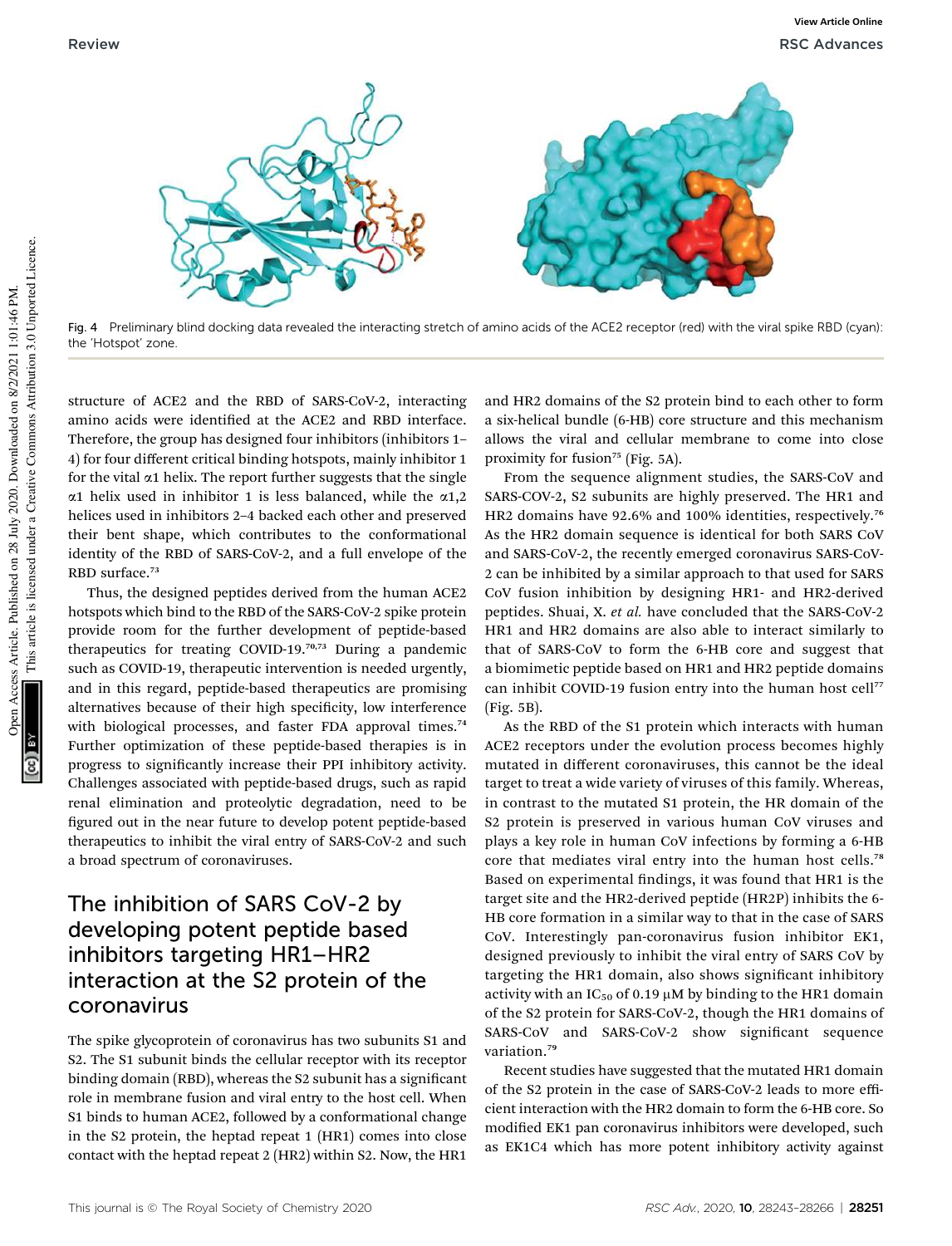

Fig. 5 (A) The mechanism of interaction between ACE2 and the S subunits of SARS-CoV-2 to facilitate the entry of the virus into the cells. (B) The inhibition of SARS CoV-2 by developing potent peptide-based inhibitors targeting the HR1–HR2 interaction at the S2 protein of the coronavirus.

COVID-19 than the original EK1 peptide. This EK1C4 was designed based on numerous reports on lipidation strategy that can signicantly improve the antiviral property of fusion inhibitory peptides. This lipopeptide hybrid molecule EK1C4 has potent inhibitory activity against viral entry with an IC50 of 1.3 nM, suggesting that EK1C4 has potent COVID-19 inhibition properties with no toxic effects in *in vitro* studies. EK1C4 also displays a broad spectrum of inhibitory effects against other human coronaviruses. Therefore, EK1C4 when administered intranasally is expected to have potent therapeutic activity against SARS-CoV-2 infection.<sup>80</sup>

Thus further modification of this biomimetic peptide and its *in vivo* efficacy in the animal models could open up a window for the development of potential peptide-based therapeutics against COVID-19 and other such future emerging coronavirusrelated epidemics.

## Potential small molecule based drugs repurposed to treat COVID-19

With new interventions, it may take a long time for researchers to develop and commercialize these therapeutics to treat COVID-19. Thus, to combat this pandemic at the earliest, drug repurposing studies with available drugs have the advantages of easy availability from the pharmaceutical supply chain and also being clinically approved.

(1) Chloroquine and hydroxychloroquine (HCQ) are clinically approved antimalarial and autoimmune disease drugs that can be utilized as broad-spectrum antiviral drugs.<sup>82</sup> Both drugs are known to block viral pathogenesis in two stages. At the entry point, they block the viral infection by increasing endosomal pH, and another antiviral mechanism is related to glycosylation inhibition of newly synthesized proteins in the post-entry stages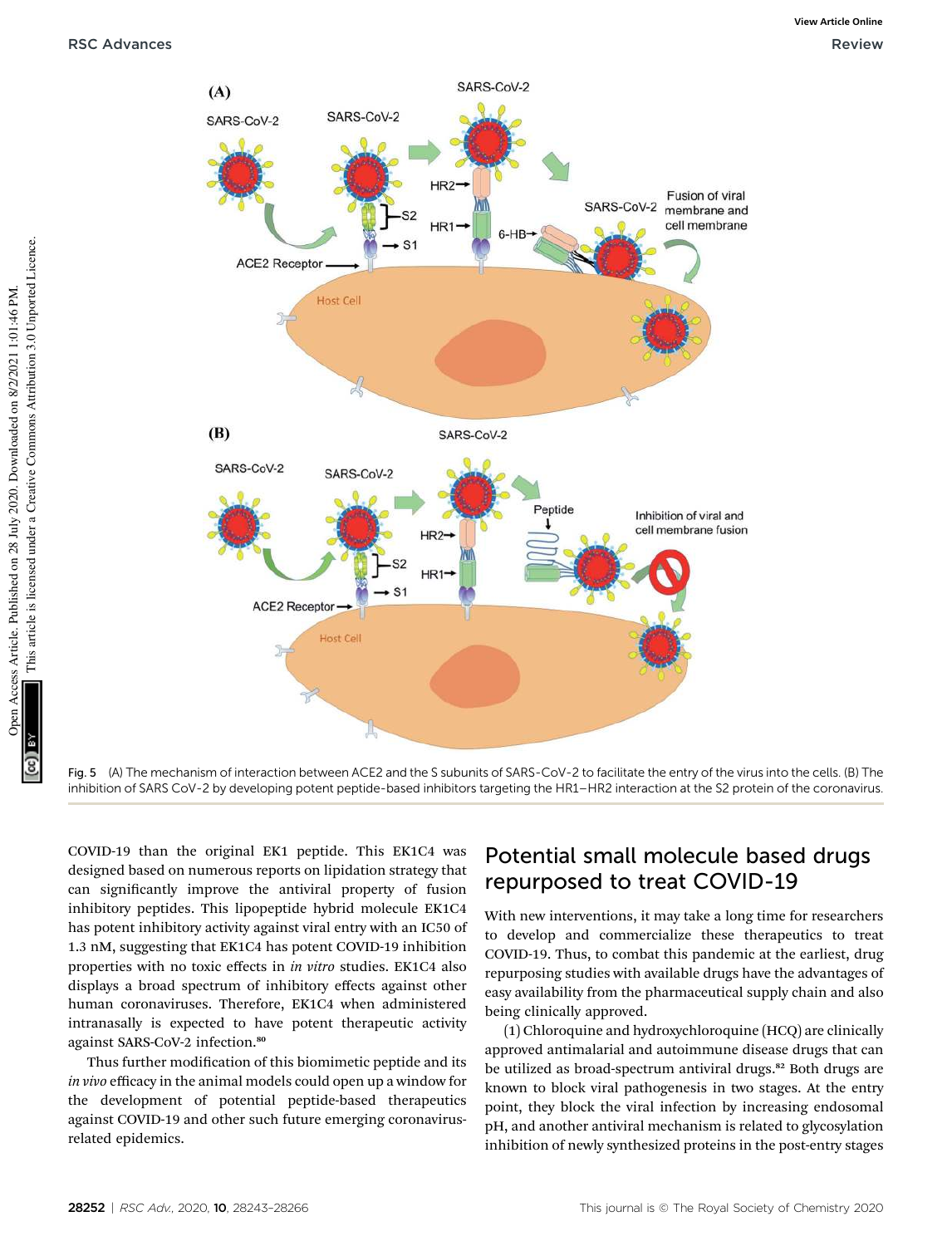This article is licensed under a Creative Commons Attribution 3.0 Unported Licence. This article is licensed under a Creative Commons Attribution 3.0 Unported Licence. Open Access Article. Published on 28 July 2020. Downloaded on 8/2/2021 1:01:46 PM. Open Access Article. Published on 28 July 2020. Downloaded on 8/2/2021 1:01:46 PM

 $\mathbf{L}$ 

 $\overline{1}$ 

Therapelitics for COVID-19 based on existing drugs Therapeutics for COVID-19 based on existing drugs Table 2

| Drug candidate                                     | Target                                     | Classification                       | Mechanism of action                                                                                                            | Reference                                       |
|----------------------------------------------------|--------------------------------------------|--------------------------------------|--------------------------------------------------------------------------------------------------------------------------------|-------------------------------------------------|
| hydroxychloroquine<br>Chloroquine and              | Endosome-ACE2                              | Antimalarial drug                    | glycosylation and increasing<br>inhibiting viral protein<br>Prevent viral entry via<br>endosomal pH                            | 86, NCT01067417                                 |
| Remdesivir, favipiravir,<br>ribavirin, galidesiver | RdRp                                       | Ebola, hepatitis C, Marburg<br>virus | Nucleoside analog enters<br>into the viral RNA chain,<br>causing premature<br>termination                                      | 81, NCT04257656,<br>NCT04319900                 |
| Arbidol                                            | Spike protein-ACE2                         | Influenza antiviral drug             | Prevents viral cell fusion<br>with host cells                                                                                  | 91, NCT04260594,<br>NCT04255017,<br>NCT04252885 |
| Oseltamivir                                        | Exocytosis of new virus from<br>host cells | Influenza antiviral drug             | release of new virus into host<br>neuraminidase from virus<br>Prevents the secretion of<br>cells, which initiates the<br>cells | 89, NCT04303299                                 |
| Famotidine                                         | PLpro                                      | Antacid                              | Inhibits viral PLpro activity                                                                                                  | 92                                              |
|                                                    |                                            |                                      |                                                                                                                                |                                                 |

Ĩ.

of viral pathogenesis. Apart from their antiviral activity, chloroquine and HCQ also have an immune-modulating role, which enhances the antiviral efficacy of the drugs *in vivo*. <sup>83</sup> HCQ is already being used in clinical trials to treat AIDS (NCT01067417). Both chloroquine and HCQ can improve the clinical results of patients infected with SARS-CoV-2. HCQ appears to be safer and more potent in inhibiting the SARS-CoV-2 virus *in vitro*. HCQ also has comparatively fewer side effects than chloroquine.<sup>84,85</sup> A recent clinical trial with patients infected with SARS-CoV-2 virus suggested that when HCQ is administered in combination with macrolide antibiotic azithromycin it showed a better clinical outcome in patients compared to those treated with HSQ alone.<sup>86</sup> The shortage of any conclusive statement and growing controversy regarding the application of HCQ for improving the condition of SARS-CoV-2 infected patients have driven the scientific community to undertake more randomized clinical trials. Thus, its further validation is needed, which can help to provide clinical guidance on the use, dosage of the drug, and its potential in treating COVID-19.

(2) Oseltamivir is a clinically approved drug for treating influenza viruses. It belongs to the class of viral neuraminidase inhibitors. This drug has proved its potency in preventing the spread of the influenza virus by inhibiting the activity of viral neuraminidase enzyme.<sup>87</sup> Viral neuraminidase is a type of neuraminidase found on the surface of the influenza virus that cleaves the sialic acid from host cell glycoproteins and enables the reproduced virus to be released from the host cell. In the influenza virus, neuraminidase facilitates the mobility of the virus to and from the site of infection.84,88 Thus, viral neuraminidase inhibitor drugs display potency against a broad range of influenza viruses. The use of oseltamivir was reported in a clinical trial to treat COVID-19 either with or without antibiotics and corticosteroids.<sup>89</sup> Adaption of oseltamivir with combinations of other drugs like chloroquine and favipiravir was also reported in a clinical trial. Such a combination of drugs has exhibited potency against SARS-CoV-2 with an  $EC_{50}$  value of 61.88  $\mu$ M and low toxicity (NCT04303299).

(3) Arbidol, also familiarly known as umifenovir, is already clinically approved in China and Russia for the cure of influenza viral infections. The arbidol antiviral mechanism against the influenza virus involves inhibition of viral fusion with the cellular membrane, which restricts viral entry into the host cell.<sup>90</sup> Some reports suggest that the drug is more active against RNA viruses than against DNA viruses.<sup>91</sup> Apart from its antiviral properties, arbidol also exhibits immune-modulating activity. Notably, arbidol has no detrimental effects and has been utilized for SARS treatment.<sup>89</sup> Clinical trials are being conducted with arbidol for COVID-19 treatment, in comparison with the basic treatment (NCT04260594). This drug is also administered in combination with other well-known antiviral drugs, which inhibit viral pathogenesis by a different mode of action to treat patients infected with SARS-CoV-2 (NCT04255017 and NCT04252885). The clinical outcome shows an overall virusnegative conversion rate (NCT04260594).

(4) Nucleoside analogs are inhibitors of viral enzymes RdRp. These drugs show a broad spectrum of antiviral activity against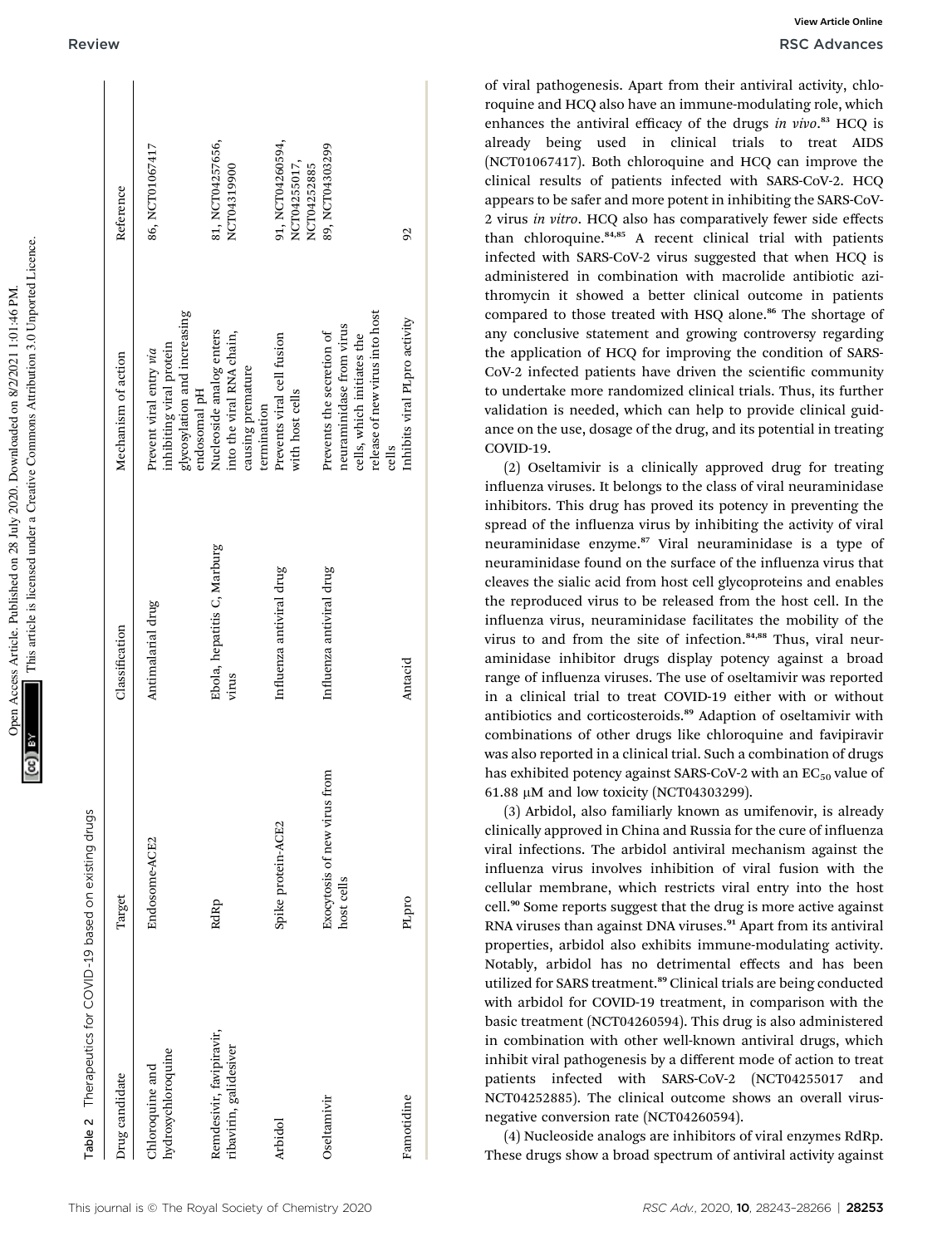RNA viruses. Clinically approved nucleoside analogs (favipiravir and ribavirin) and experimental nucleoside analogs (remdesivir and galidesivir) might have potential for treating COVID-19.81 The mechanism of action by nucleoside analog drugs to inhibit viral replication is briefly described in this review under the section on RdRp inhibitors. A clinical trial of remdesivir has already started to treat patients infected with COVID-19. Similarly, for favipiravir, a pyrazine carboxamide derivative already in use in Japan to treat the influenza virus is being tested for evaluating its clinical efficacy against COVID-19 (NCT04319900).

(5) Remdesivir, which was an earlier reported drug for treating Ebola also shows promising efficacy in initial clinical trials to treat COVID-19. Containing mono phosphoramidate functionality, remdesivir, which is also known as GS-5734, is a prodrug of an adenosine analog and possesses signicant effectivity against a diverse spectrum of viruses, including pneumoviruses and coronaviruses. Its major metabolic byproducts interfere with the viral RNA polymerase activity, thereby lowering its replication in the host cell. But further studies, with a larger number of patients, are needed to validate these results<sup>85</sup> (NCT04257656).

(6) Famotidine is an antacid. Reports from China and molecular modeling results suggest that famotidine could make a difference in confronting COVID-19; the drug seems to bind a key enzyme PLpro in SARS-CoV-2. Delivery of this drug for COVID-19 patients in clinical trials was intravenous, and treatment dosage was nine times higher than its usual dosage for heartburn. The results of the initial clinical trial were crude and not statistically signicant; thus further *in vitro* studies and clinical trials with a large group of COVID-19 patients need to be validated. Researchers are still not at a stage where they can tell conclusively whether this drug is effective and thus further research is needed, but its efficacy if proven could be a gamechanger for treating COVID-19, as this medicine is low cost and there is also a good stock available.<sup>92</sup>

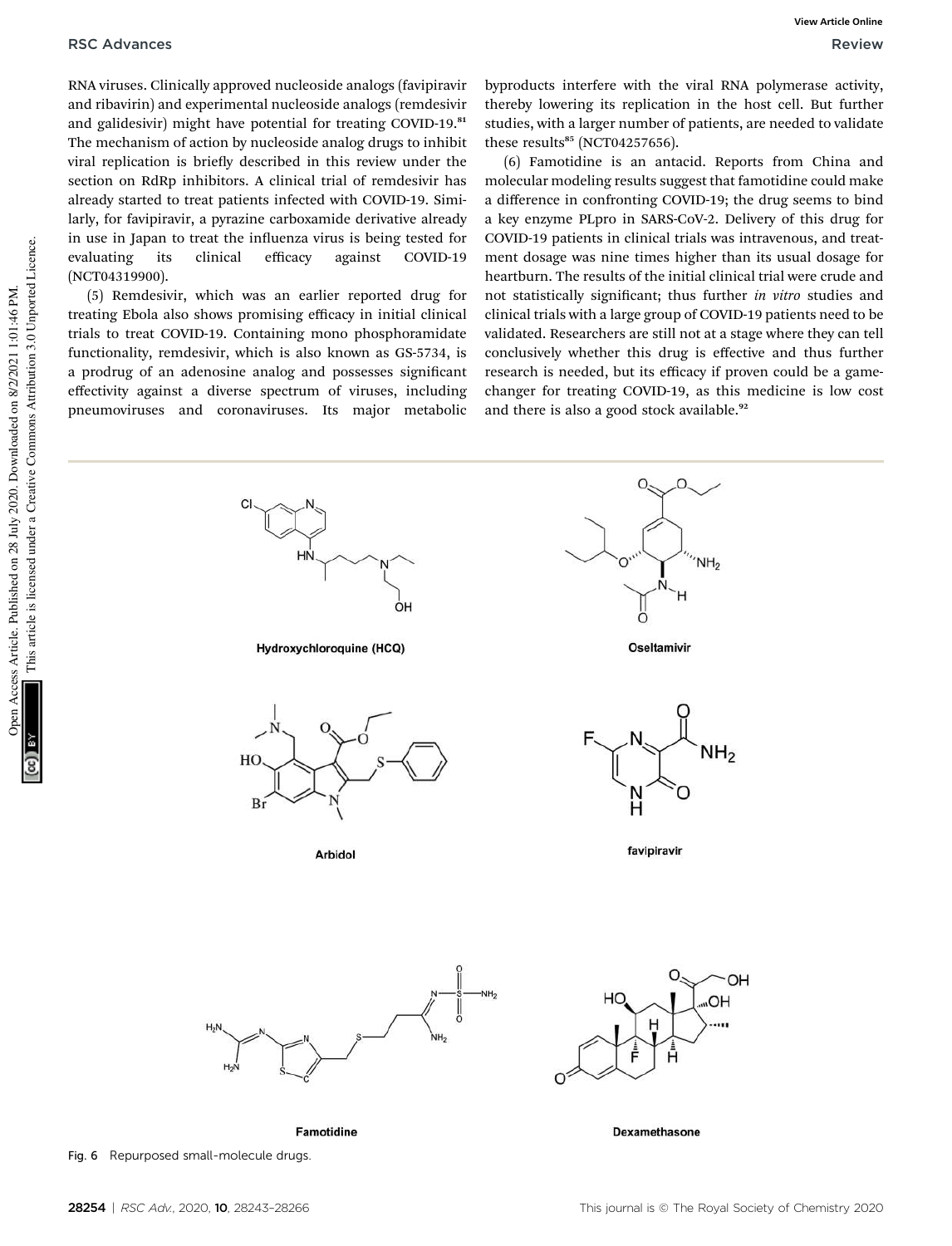In summary, drug repositioning is one of the best possible alternatives to solve this global health crisis. So, in this section, we have highlighted some of the broad range of promising antiviral drugs (Table 2) and their proposed mechanism of action and evaluated their efficacy against COVID-19.<sup>84</sup> Fig. 6 includes structures of the repurposed drugs discussed in the section on drug repurposing.

### Monoclonal antibody based therapy

We have already discussed that RBD is an attractive target for neutralizing the monoclonal antibodies. In fact, it has been noted that most of the antibodies developed (about 90%) are specifically targeted on the S-protein which is the RBD. Monoclonal antibodies (mAbs) are undoubtedly one of the best candidates due to their extraordinary specificity towards the antigenic epitope and their possible dosage at an effective and consistent concentration, unlike plasma therapy. Monoclonal antibodies are not an alien entity in the pharmaceutical industry, considering that a large number of them are being marketed and used in treating disorders like rheumatoid arthritis<sup>93</sup> and cancer,<sup>94</sup> so the idea of identification, cloning and production of mAbs that will specifically target the spike protein of the virus to prevent its access into the host cells is going to be an attractive method in the prevention and treatment of COVID-19.

In one such study with 26 patients who have recovered from COVID-19, SARS-CoV-2 S1-targeted antibodies were found in large amounts, but when ELISA inhibition assay was performed to check the efficiency of these antibodies in blocking the interaction between SARS-CoV-2 RBD and hACE2, only 3 of the antibodies out of the 26 collected were successful.<sup>95</sup> This observation is extremely important, as we learn from it that though all COVID-19 convalescent patients can produce anti-S1

as well as anti-RBD antibodies, in reality only a fraction of them can actually block the hACE2–RBD interaction.

Many pharmaceutical companies like AstraZeneca, Regeneron and Celltrion have already ramped up efforts to produce monoclonal antibodies that mostly targeted on the spike protein and may quickly emerge as some of the key players in this COVID-19 war.

AstraZeneca for instance, a British–Swedish pharmaceutical company, has partnered with academic institutions and governmental organizations to obtain support in preclinical testing so that they can fast-track their efforts to produce effective monoclonal antibodies.<sup>96</sup>

Celltrion, a biopharmaceutical company in South Korea, in partnership with the Korea Centers for Disease Control and Prevention (KCDC), secured 300 mAbs that bind to the spike protein of SARS-CoV-2. On screening them for their ability to neutralize the interaction between the spike protein in SARS-CoV-2 and hACE2 expressing Vero cells, 14 of the most potent antibodies have been extracted from the pool of 300 tested. Next up, Celltrion plans to carry out toxicity tests in mice before rolling out mass-scale production of the therapeutic mAbs in the market.<sup>97</sup>

Regeneron, an American biotechnology company, is developing a cocktail of antibodies instead of one. Their logic behind the development of the cocktail is the high mutation rates of viruses that will soon render the antibody ineffective. But by using a cocktail with a second or a third antibody, even when the first one loses its effectiveness the second or the third one in the cocktail will still be able to counter the virus.<sup>98</sup>

Though most monoclonal antibodies are designed to inhibit the spike protein, one cannot deny that COVID-19 is also characterized by a "cytokine storm" which is accompanied by increased secretion of many pro-inflammatory cytokines, most notably IL-6 and IL-1 $\beta$  along with IL-17, tumor necrosis factor



Fig. 7 The monoclonal antibody mediated neutralization of the RBD of the spike protein of the COVID-19 virus.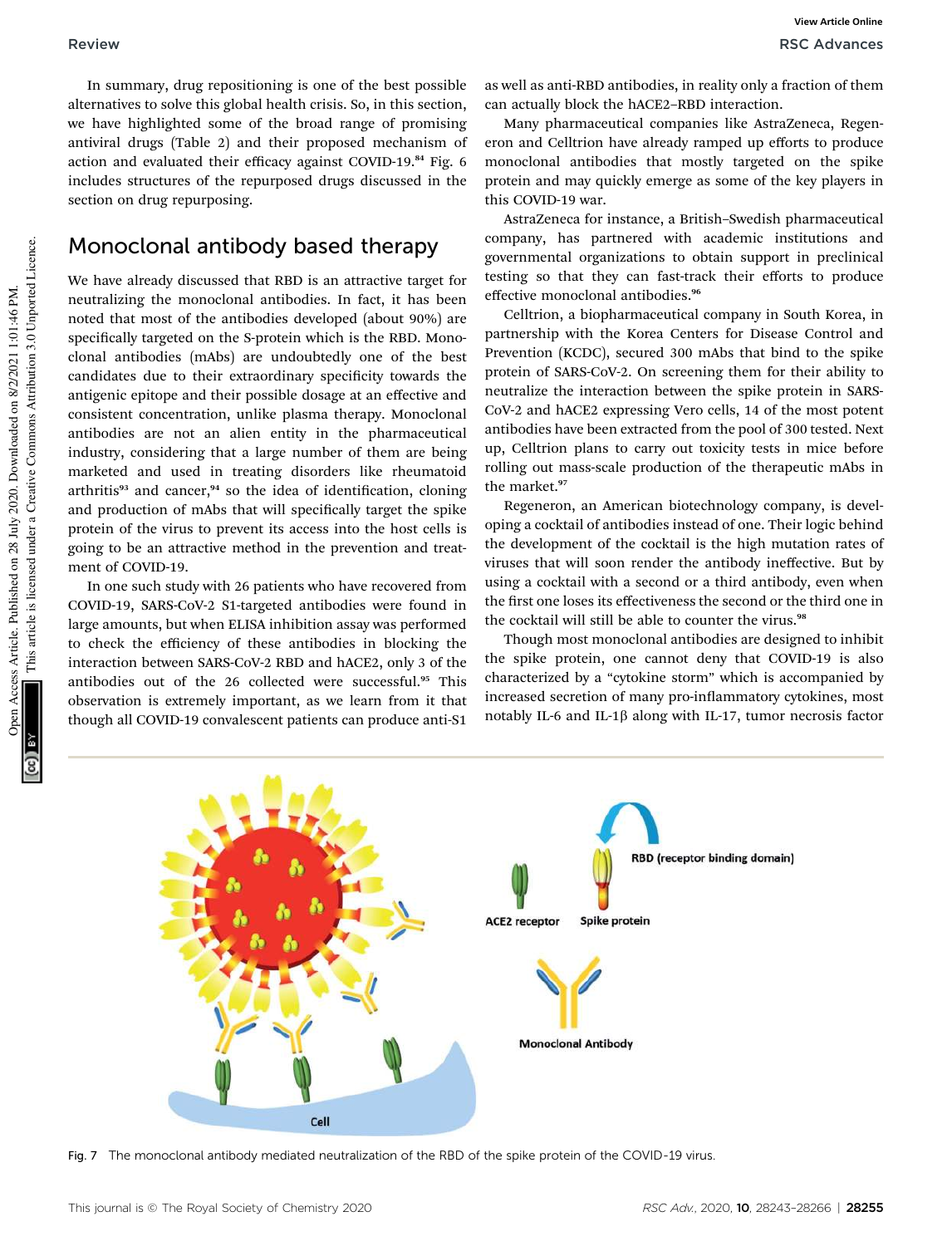$\alpha$  (TNF $\alpha$ ), G-CSF, IL-8, IP-10, CCL3, GM-CSF and MCP-1.<sup>99</sup> Hence monoclonal antibodies which can dampen the effect of this inflammatory response can also be considered to be an important therapeutic component in the COVID-19 battle (Fig. 7).

One such clinical trial conducted in Anhui, China with mAb tocilizumab which targets IL-6 receptor (IL-6R), saw an immediate improvement in respiration and alleviation of fever in 21 COVID-19 patients with severe infection. Though more extensive randomized controlled trials are required to prove the efficacy of tocilizumab in COVID-19 patients with acute respiratory distress syndrome (ARDS), this should encourage more such clinical trials with other proinflammatory cytokines, like IL-1 and IL-17 receptors.<sup>100</sup>

Even though this antibody-based approach is a very powerful tool, monoclonal antibodies have their own share of shortcomings and pitfalls. Few studies with COVID-19 patients have reported an increase in the response of IgG and an extremely high titer of antibodies, which only suggested a bad prognosis in patients with an antibody-dependent enhancement (ADE) in the infections. A stimulation in the wrong direction can result in an adverse response in COVID-19 patients, leading to an enhancement in viral uptake mediated by antibodies and an intense inflammatory response. What is more worrisome is that a previous study with Middle East Respiratory Syndrome (MERS) virus has shown that a neutralizing mAb that targeted the spike protein in MERS eventually led to an antibodydependent entry of the virus into the host cells.<sup>101</sup> If such a pathogenic impact is found in mAbs developed against SARS-CoV-2, then the results will be devastating. To avoid such confusion in future, large-cohort studies should be conducted in order to either dismiss this theory or to substantiate the claim.

## Convalescent plasma therapy

Globally, various initiatives have been taken to develop effective therapies in a fast-track mode. One of the promising approaches is convalescent plasma therapy. Plasma is the yellowish liquid component of blood that holds the blood cells in a whole blood suspension. Convalescent plasma means plasma that comes from people who have recovered from an infection, like SARS-CoV-2.<sup>102</sup> From experience from the prior outbreak of SARS-CoV-1, it was known that such convalescent plasma contains neutralizing antibodies to the relevant virus. A study using convalescent plasma from 87 positive patients shows that the lowest level of anti-SARS neutralizing antibody titer detected by the neutralization assay was 1 : 12 and the highest titer was 1 : 512. The geometric mean of this convalescent plasma was 1 : 61. Test results show the stability of SARS specific neutralizing antibody level and the antibody level persisted as long as 180 days with a slight decline from 1 : 67 to  $1:40$  after 121 days after the onset of symptoms.<sup>103</sup> The convalescent plasma therapy involves the separation of plasma from the whole blood of recovered patients through apheresis (a procedure called plasmapheresis) and to use the plasma for either prophylaxis of infection or treatment of disease.<sup>102,104</sup> The theory behind the plasma therapy is that when a recovered patient's antibody (present in plasma) specific to a particular disease is ingested into someone under treatment, the antibody will specifically target the pathogen and help in recovery of the second patient. This therapy is akin to passive immunization. Passive antibodies work either by neutralizing the pathogen or by modifying the inflammatory response, which can be achieved during early stage of the disease.<sup>104,115</sup> A meta-analysis showed a statistically significant 75% reduction in the odds of mortality and viral load among patients with severe acute



Fig. 8 A schematic diagram representing the workflow for convalescent plasma therapy.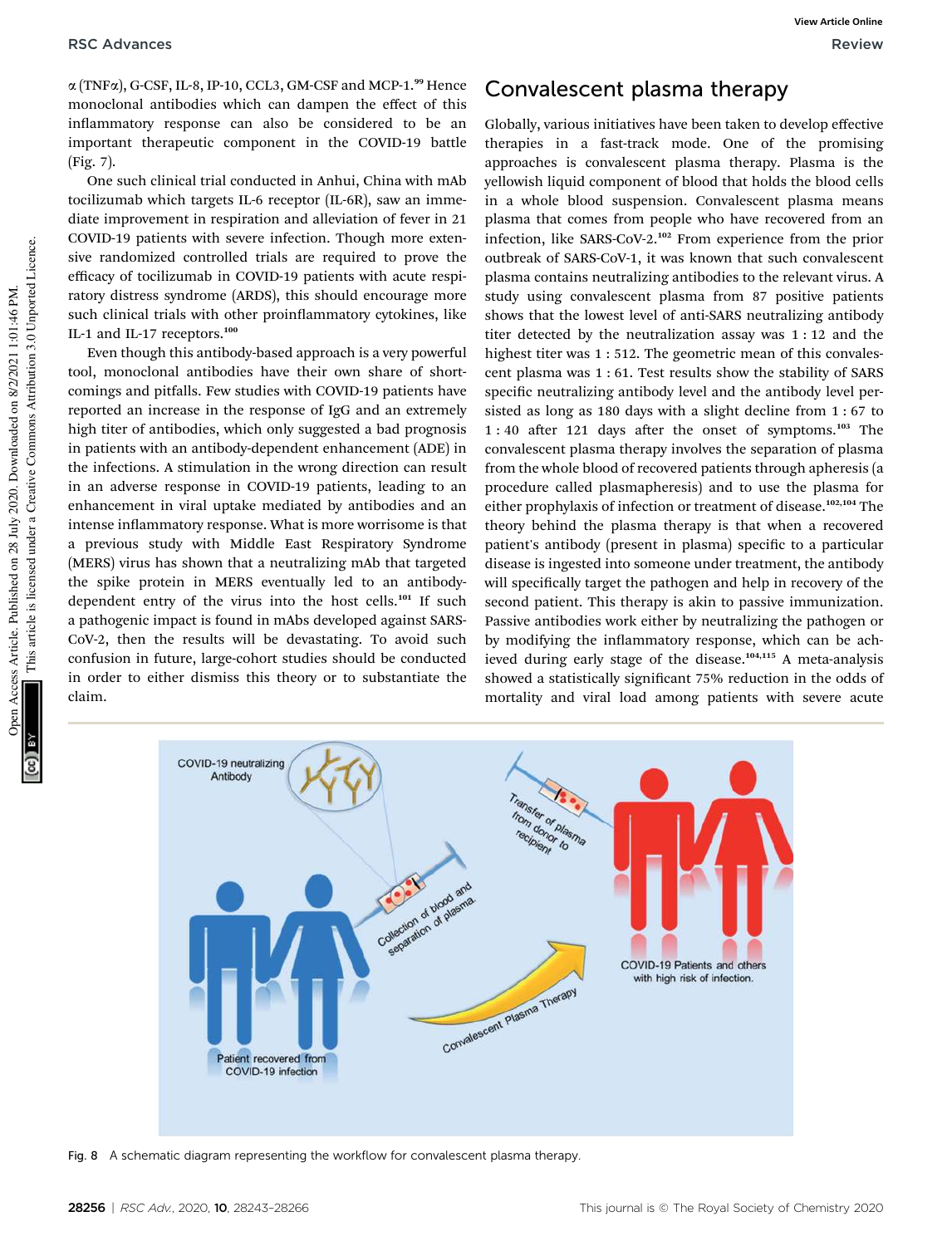respiratory infections (SARI) caused by a related corona virus and treated with convalescent plasma.<sup>105</sup> SARS patient treated with ribavirin, high-dose steroid and convalescent plasma had better recovery rate then with ribavirin, high-dose steroid and continuing high-dose methylprednisolone.<sup>107</sup> Patients who were given convalescent plasma before the 14th day of disease had a high rate of day-22 discharge rate and early recovery. So from this it can be inferred that this therapy is more useful if it is administered in the early stage of the disease.<sup>108</sup> Convalescent plasma treatment was effective for patients infected by pandemic influenza A  $(H1N1)$  2009.<sup>112</sup> Many other studies were done on SARS and MERS infected patients, which suggest convalescent plasma treatment can reduce the disease state and provide a good clinical outcome.<sup>113,114</sup> The previous knowledge and success story had directed treatment using plasma therapy for COVID-19 infected patients. Various studies with COVID-19 patients showed promising results.104,106,109–<sup>111</sup> Fig. 8 shows the procedure of plasma therapy from donor to recipient patients and health workers.

However, studies so far have been performed with a small number of patients; therefore to make conclusions about the success of this therapy against COVID-19, we need to have more data for patients who have undergone plasma therapy trials.

### Interferon based therapy

Type I interferons (IFN-I) are produced by the body as the first line of defense against the virus. Type I interferons are cytokines consisting of subtypes  $\alpha$ ,  $\beta$ ,  $\kappa$  and  $\epsilon$ .<sup>116</sup> They all bind to interferon alpha receptors (IFNAR) consisting of chains IFNAR 1 and 2. They are produced by a variety of cells, including macrophages and NK cells, but their most potent source of production are plasmacytoid dendritic cells, which possess special pattern recognition receptors (PRR) to sense the viral components as a signal to immediately start secretion of IFN-I.<sup>117</sup>

As IFN-I binds on IFNAR, it induces phosphorylation of STAT1 (Signal Transducer and Activators of Transcription 1), which then localizes to the nucleus, activating interferonstimulated genes (ISGs). ISGs activate a variety of antiviral proteins and inflammatory signaling molecules, which include RIG-I (retinoic acid-inducible gene), Protein Kinase R (PKR) and Mx, which together help to detect virus particles, inhibit the viral replication process, and prevent viral coat assembly and the release of newer viral progeny. IFN-I can therefore be deemed important in antiviral therapy without an iota of doubt.<sup>118</sup>

IFN-I treatment has been studied in both pre-existing coronaviruses in both animal and cellular models in combination with other antiviral drugs ritonavir and remdesivir.<sup>118</sup> Though IFN  $\alpha$  and  $\beta$  indicated success in both cellular and animal models,<sup>120</sup> they did not work significantly well in human beings.<sup>121</sup> Though one thing has been particularly noted: that improvement was observed only in patients who did not suffer from comorbidities.<sup>122</sup>

One of the possible reasons for the failure of IFN-I treatment against SARS-CoV may be due to its higher defense system against interferon I, but on the positive side is that SARS-CoV-2

is less capable of suppressing IFN production as sequence analysis revealed that the amino acid composition of these IFN-I antagonistic proteins is quite different in SARS-CoV-2 compared to SARS-CoV and may not interfere with the interferon responses as aggressively as observed in SARS-CoV.<sup>123</sup> Also SARS-CoV-2 does not express two major IFN-I inhibitor proteins of SARS-CoV, namely ORF3b and ORF6. ORF3b blocks phosphorylation of IRF3, which is a major protein involved in activating the IFN response and ORF6 plays a major role in blocking the production of IFN-I by disrupting the transport of karyopherin and inhibition of JAK-STAT1 mediated signaling in the case of SARS-CoV.124,125

Between IFN  $\alpha$  and  $\beta$ , IFN  $\beta$  has shown more potent activity against coronaviruses.<sup>126</sup> In a series of studies conducted with  $IFN\beta1b$  or  $IFN\beta1a$ , both were found to possess inhibitory activity against SARS-CoV and MERS-CoV. Hence IFN $\beta$ 1 seems to be the likely candidate for studies with SARS-CoV-2. In fact, clinical studies with IFN $\beta$ 1a saw an improvement in the acute respiratory distress syndrome (ARDS) condition in patients with reduced vascular leakage.<sup>127</sup> But this activity of IFN-I is only applicable if the patients are given treatment shortly after the infection. When treatment was provided at later stages of the infection, IFN-I failed to ameliorate ARDS conditions.<sup>128</sup>

A recent study has shown that spraying of IFNa2b can be used as a prophylactic agent.<sup>123</sup> In another study conducted among 2000 susceptible healthcare workers in Hubei, it was observed that recombinant IFN- $\alpha$  (rhIFN- $\alpha$ ) nasal drops administered with or without thymosin  $\alpha$ 1 to low and high risk individuals respectively over a period of 28 days protected all of them from catching COVID-19 pneumonia.<sup>129</sup> Hence the two studies prove that IFN-1 can be used in healthy and susceptible individuals as a means to prevent SARS-CoV-2 associated infection. No such prophylactic activity of IFN-I has been observed in SARS-CoV or MERS-CoV.119,130

As we are all aware of the cytokine storm associated with SARS-CoV-2 infections, many reports have emerged claiming that the pulmonary lesions observed in COVID-19 infections may be an excessive IFN-I response, which leads to tearing and shearing of the pulmonary tissues. If this is to be believed, then the IFN-I based treatments have to be limited to the early phases of COVID-19 infection as in the later phases they might be fatal.<sup>131</sup> In fact, in the later phases of infection, anti-interferon based therapeutics might actually do wonders.<sup>132</sup>

In China a combination of IFN-I is being administered with lopinavir/ritonavir, ribavirin or remdesivir, which could increase the efficiency of treatment against COVID-19.<sup>119</sup> In a recent study with recombinant human interferons (IFN $\alpha/\beta$ ) conducted in Vero cells infected with SARS-CoV-2, it has been reported that it reduces the viral titers significantly.<sup>133</sup> This means that an exogenous treatment with IFN- $\beta$  actually further enhances the interferon-mediated antiviral response, which helps in a speedy recovery.

Apart from interferon beta, even interferon alpha might emerge as one of the leading treatment strategies. In one such study conducted with 77 patients in Wuhan, those who were treated with interferon alpha-2b (IFNa-2b) had a shorter duration of virus shedding and even showed a drop in the levels of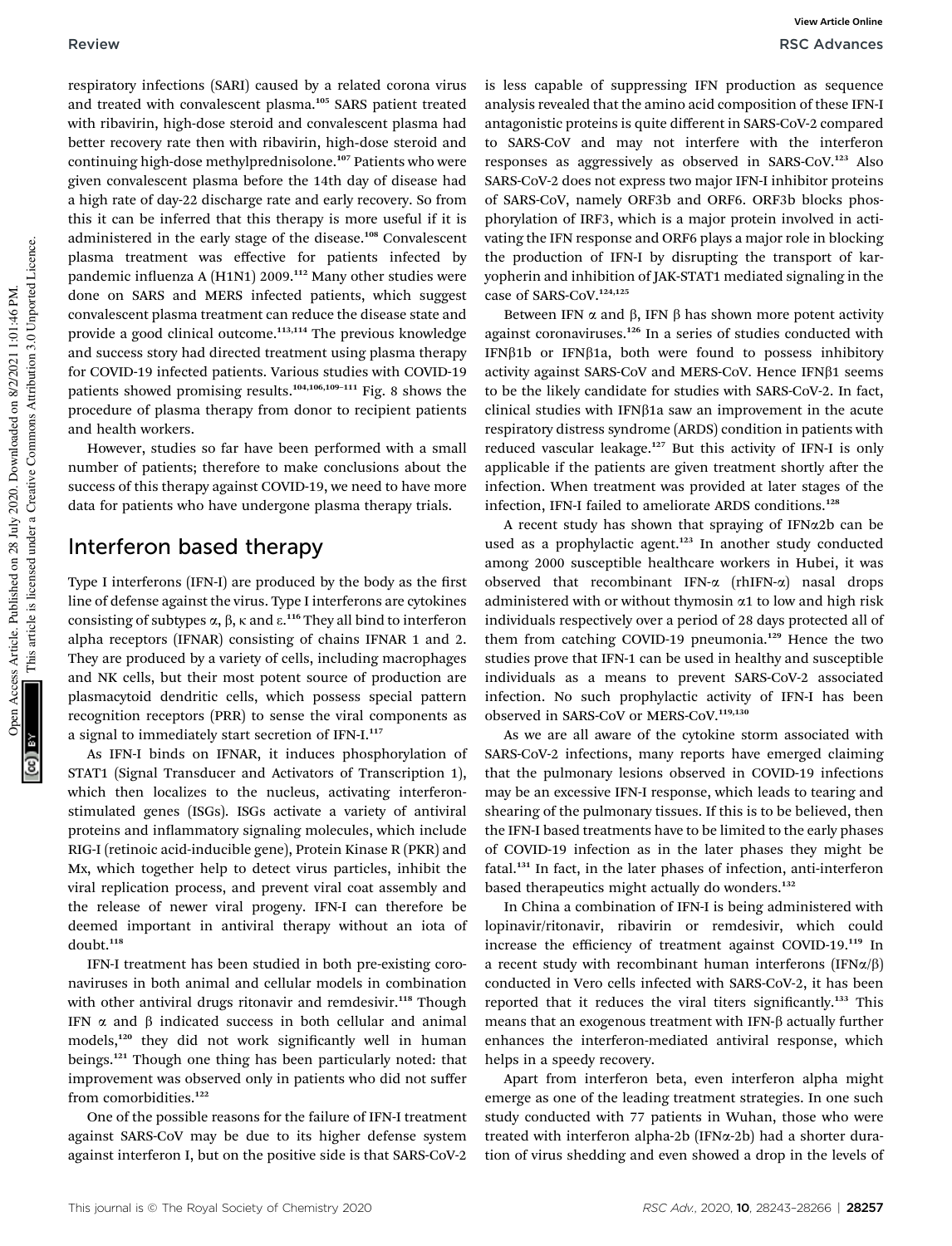inflammation-inducing IL-6 cytokine.<sup>134</sup> This means if a more stable molecule like a pegylated version of IFN $\alpha$ -2b is created, it will not only reduce the overall viral load but also cause a reduction in the levels of IL-6 cytokine. Interferon alpha-2b has already been approved in countries like China and Cuba for the treatment of COVID-19 patients and a leading pharmaceutical company named Zydus Cadila has sought permission from regulatory agencies to take its pegylated form of  $IFN\alpha-2b$ to clinical trials.

IFN lambdas or type III interferons do not share a high homology with the other families of interferons, but what would be significant to mention here is their ability to maintain a stable antiviral response in the pulmonary tract, which subdues any chances of a cytokine storm. Their chief advantage over IFN-I is that they are induced when the viral load is still low and therefore can immediately impede viral replication, naturally bringing the viral load down much earlier than type I  $IFNs<sup>135</sup>$  Along with stopping the hyper-inflammatory cytokine response, IFN  $\lambda$  also induces an adaptive immune response by activation of the cyto-toxic T lymphocytes (CTLs), Th1 (T-helper cell) responses and B-lymphocyte driven humoral responses that are pivotal for maintaining immunity for a longer duration.<sup>136</sup> So, it is quite clear that IFN  $\lambda$  acts alongside type I IFNs to fine tune the clearance of viral load along with minimal damage due to the inflammatory response of the cytokines.<sup>135</sup>

Along with most pros, there are still a few questions regarding the use of IFN  $\lambda$  in the COVID-19 fight whose one pegylated form (peg-IFN  $\lambda$ 1) is already available and has been used successfully in clinical trials against chronic hepatitis D virus. Some of the important questions that can be raised regarding the usage of IFN  $\lambda$  are whether their receptor IFNLR1 could have a higher expression in an inflammation-prone environment in the lungs, thereby increasing the adverse effects that could be caused by IFN  $\lambda$  on cells in human beings; whether the immune cells respond at all to IFN  $\lambda$  during a COVID-19 infection as they are known to impede inflammatory effects; and whether the low expression pattern of IFNLR1, however advantageous in evading the hyper-inflammatory responses it might be, does not restrict the efficacy of the treatment. Whatever the issue, the need for good prophylactic agents in order to induce an antiviral state and prevent the development of ARDS in COVID-19, high hopes have been pinned on the therapeutic potential of IFN  $\lambda$  along with the other IFNs like IFN-I.

## Development of a vaccine for the management of COVID-19

#### DNA-based vaccine

Vaccination is the process of administering a molecule or combination of molecules that stimulates the active acquired immunity of a host against the infectious agent in such a manner that no harm is caused to the host. A new radical approach in vaccination is a DNA vaccine where a plasmid containing a DNA sequence encoding the antigen is inserted into the host cells, which leads to subsequent expression of its

products in the host cells and induces both cellular and humoral immunity against the antigen, thus, protecting host cells from the infection.

In 2004 Yang, Z. *et al.* used the same DNA vaccine technology to immunize mice with an expression vector encoding the spike (S) glycoprotein of the SARS-CoV Urbani strain.<sup>137</sup> As a result, the mouse model showed an increase in S glycoprotein specific CD4<sup>+</sup> T-cell immune response and protective humoral immunity. This humoral immunity can help to prevent the replication of the virus in the mouse model. Due to the high similarity (80%) between SARS-CoV-2 and other human coronaviruses  $(SARS-like bat COV)^{138}$  the approach they used to develop a vaccine can also be used against SARS-CoV-2 in the full length or a short segment of the spike protein. A pharma company called Inovio has already started its clinical phase trial 1 for DNA vaccine INO-4800 against SARS-Cov-2.<sup>139</sup>

#### mRNA-based vaccine

DNA and the mRNA vaccine are ideal technologies and a possible alternative to a traditional vaccine to fight pandemics like COVID-19. This shows a need to be explicit about precisely what is meant by the word 'mRNA vaccine'. mRNAs as a vaccine platform were first promoted in 1991. Cells use DNA as a starting material for protein production through an RNA intermediate, where mRNA is used as a template material. Similarly, an RNA vaccine consists of specially designed strands of mRNA that code for a disease-specific antigen. Once these RNAs have entered into the host cells, the cellular translational machinery produces a fully functional antigenic protein from this mRNA. Subsequently, this antigenic protein is taken up by the antigenpresenting cells to activate the innate immune response, CD4<sup>+</sup>, and  $CD8^+$  cells.<sup>140</sup>

Naked mRNAs are susceptible to degradation by extracellular RNases. Thus, several transfecting agents have been developed to facilitate the cellular uptake of mRNA and to protect against its degradation, such as viral vectors, nonviral methods (gene gun, electroporation), lipids, and biomaterial based nanoparticles.<sup>141</sup> For infectious diseases (rabies, HIV, and Zika virus)<sup>142</sup>–<sup>144</sup> mRNA vaccines are being investigated as a way to produce vaccines more rapidly, particularly in response to an emerging outbreak like COVID-19. In the above context, the mRNA vaccine mRNA-1273 was developed by scientists from the National Institute of Allergy and Infectious Diseases (NIAID) and their collaborators, which is a new type of lipid nanoparticle encoded mRNA encoding S protein.<sup>145</sup> The vaccine has shown promising results in clinical trials and was already assigned for phase 1 clinical trials in March 2020.<sup>146</sup> However, the full effect of the vaccine on humans still needs to be validated.

#### Virus like particle vaccine

Virus like particles (VLPs) are a specific class of subunit vaccine where antigenic proteins of the virus are expressed in various expression vectors and then assembled into a structure that mimics the live virus structurally.<sup>147</sup> VLPs are non-infectious as they lack the genetic material (DNA or RNA), but VLPs have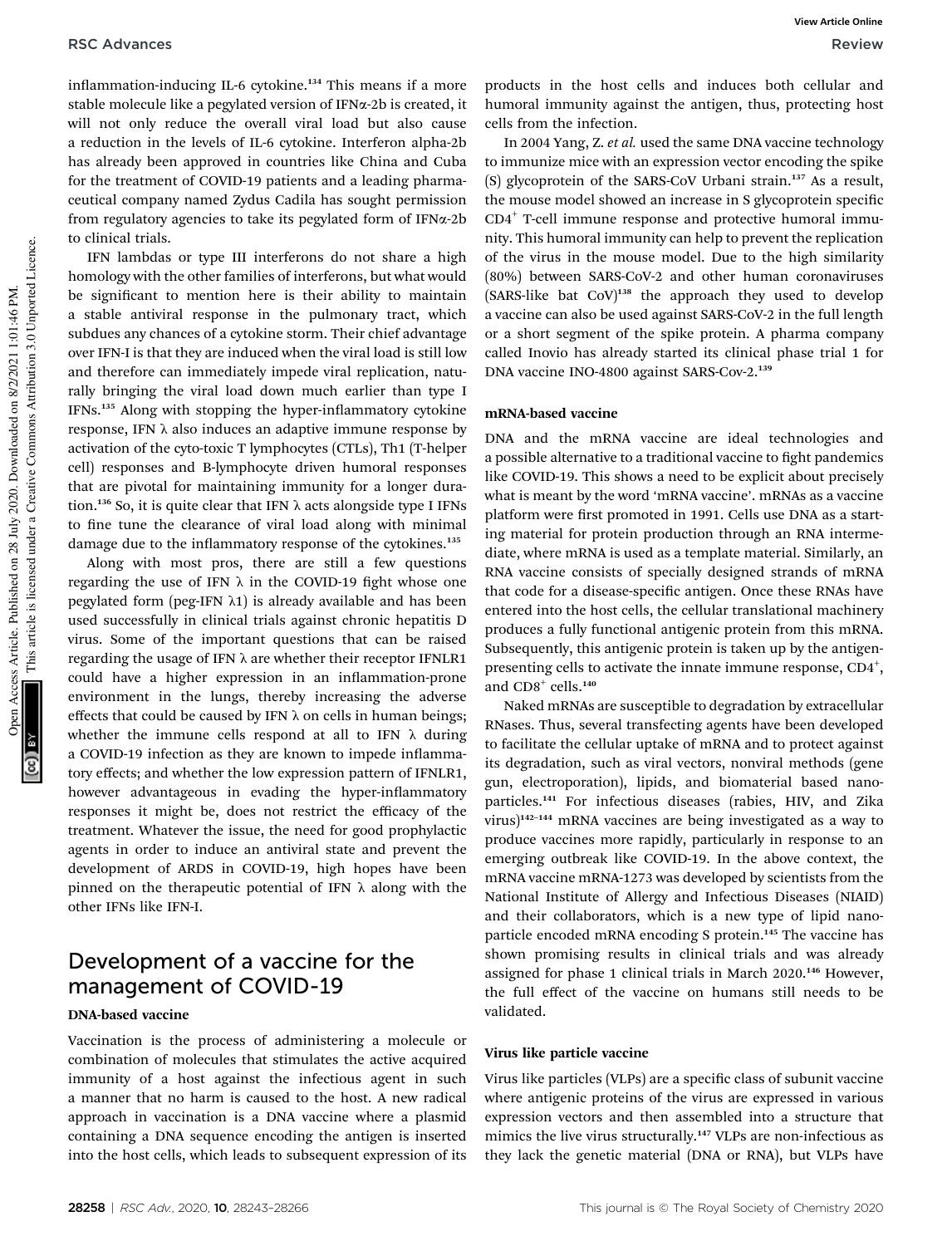a similar extent of antigenicity to a live virus. Depending on the complexity of a VLP, it can express one or several viral structural proteins.<sup>148</sup>

VLPs have been shown to elicit a B cell mediated immune response as well as cytotoxic T lymphocytes. Therefore, this role of VLPs was one of the signicant factors for choosing them as a potential vaccine candidate, especially for infectious diseases like MERS-CoV, SARS-CoV and SARS-CoV-2, which cause high morbidity and death.<sup>149</sup> In 2018 scientists generated VLPs of MERS-CoV by co-expressing S (spike), E (envelope), M (membrane) genes in a baculovirus expression system.<sup>149</sup> The VLPs were able to generate virus-neutralizing antibodies in rhesus macaques.<sup>150</sup> This study shows promising results for using VLPs as a potential vaccine against SARS-CoV-2.

Novavax in February 2020 announced that it has started animal trials for its vaccine based on antigens derived from the spike (S) protein of SARS-CoV-2 using novel proprietary recombinant protein nanoparticle platform; it is much like a VLP.<sup>151</sup>

#### Protein-based vaccine

Protein-based vaccines are a type of subunit vaccine where the component or antigenic part of a pathogen that is best suited for stimulation of the immune response is chosen to immunize a host to develop a specific immune response against that pathogen.<sup>152</sup> They differ from inactivated or live attenuated vaccines since they contain only the antigenic part of the pathogen not the whole pathogen itself.<sup>153</sup>

In 2006 Kam, Y. W. *et al.* produced a vaccine for SARS-CoV based on recombinant native full-length spike protein trimers (triSpike). The trispike was capable of eliciting an immune response *in vivo* and provided a course of action for a human vaccine.<sup>154</sup>

In April 2020 Sanofi, a French multinational pharmaceuticals company, announced a collaboration with GlaxoSmithKline (GSK), a British pharmaceuticals company, to fight COVID-19. The technology will use the vaccine technology of a flu virus developed by Sanofi along with GSK's AS03 adjuvant.<sup>155</sup>

#### Live attenuated vaccine

Live attenuated vaccines use the "wild type" of diseases causing pathogens. However, these wild pathogens or viruses do not cause any disease since they are weakened under laboratory conditions by different methods like serial dilution, codon deoptimization, or growing the pathogen in multiple hosts to induce mutations.<sup>156</sup> The weakened virus replicates in a host cell. It stimulates a robust immune response, and the immune response to that of a live attenuated vaccine is identical to natural infection by a wild type of pathogen.<sup>157</sup>

Menachery, V. D. *et al.* showed a possible target for the attenuation of coronavirus. They manipulated NSP16, a conserved 2'-O-methyltransferase (MTase) paired with other attenuated approaches to develop a live attenuated strain to be further used for vaccine development.<sup>158</sup> Similarly, a SARS-CoV-2 vaccine could be acquired through a live attenuated strain and



Fig. 9 A schematic illustrated mechanism of different types of potential vaccine for SARS-CoV-2 in the context of developing immunity in the host.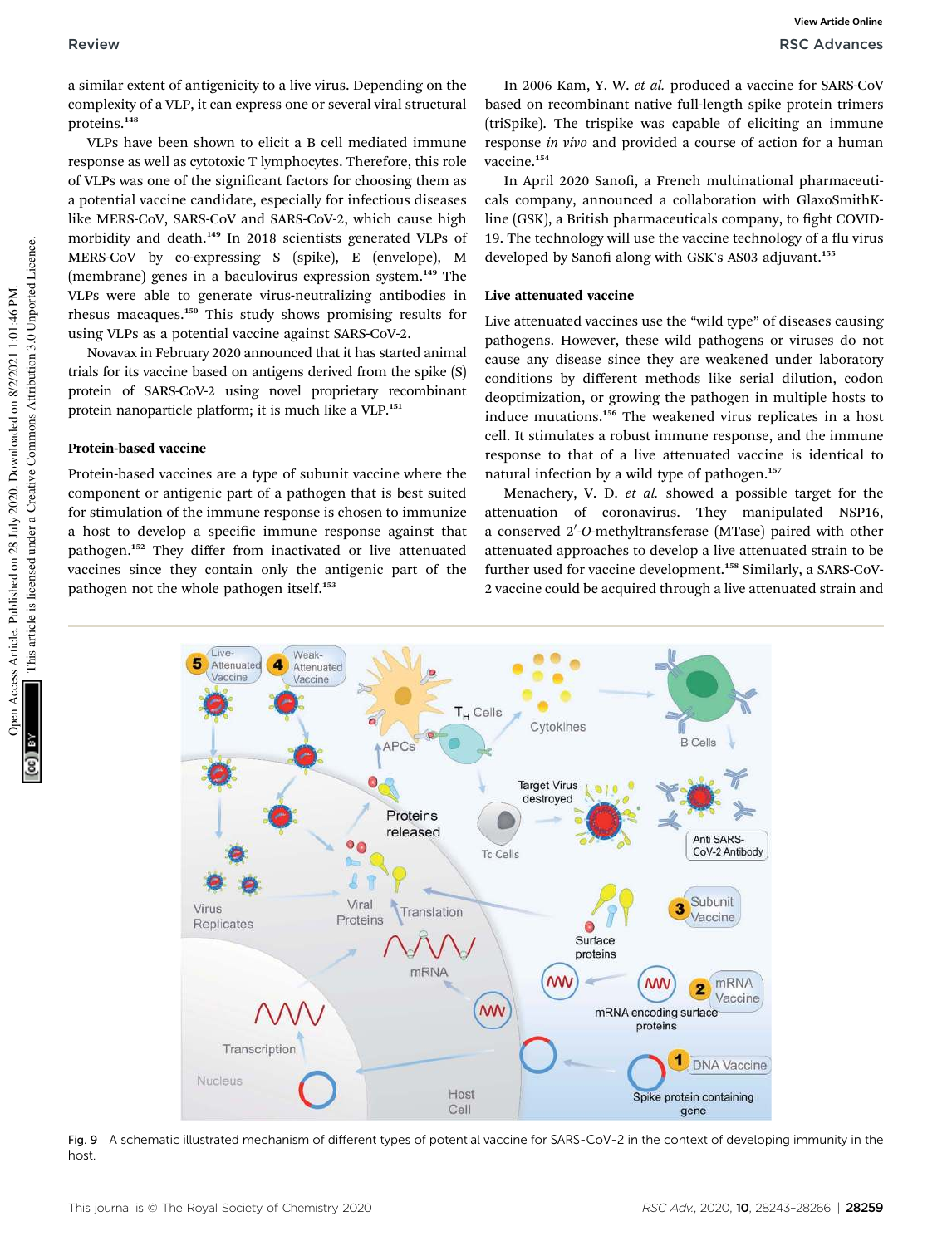Table 3 A list of under-development vaccine candidates for COVID-19, according to the WHO as of 15 May 2020. Ref. – Draft Landscape of COVID 19 candidate vaccines, https://www.who.int/who-documents-detail/draft-landscape-of-covid-19-candidate-vaccines, accessed on May 15, 2020*<sup>a</sup>*

| Vaccine platform/<br>type of candidate | Immunogen/target                                                                                                                               | Current stage/phase of<br>trial                                                                          | Advantages                                                                                                                                     | Disadvantages                                                                                                      | Reference        |
|----------------------------------------|------------------------------------------------------------------------------------------------------------------------------------------------|----------------------------------------------------------------------------------------------------------|------------------------------------------------------------------------------------------------------------------------------------------------|--------------------------------------------------------------------------------------------------------------------|------------------|
| RNA-based (mRNA-<br>1273)              | LNP-encapsulated mRNA<br>VACCINE encoding the S<br>protein                                                                                     | Phase 1<br>(NCT04283461), phase<br>1 (2020-001038-36),<br>phase 1/phase 2<br>(NOT04368728)               | Less infectious or<br>mutagenic, short life<br>span, chance of<br>integration into the<br>host genome is<br>minimum, a low dose is<br>required | Vaccines need optimal<br>delivery agents, safety<br>issues with unintended<br>immune responses                     | $166$ and<br>167 |
| Viral vector                           | Attenuated adenovirus<br>capable of producing the<br>spike (S) protein of SARS-<br>CoV-2, ChAdOx1<br>(chimpanzee adenovirus<br>vaccine vector) | Phase 2<br>(ChiCTR2000031781),<br>phase 1<br>(ChiCTR2000030906),<br>phase 1/phase 2<br>(NCT04324606)     | High immunogenicity,<br>long-term expression of<br>infectious genes                                                                            | Risk of pathogenesis and<br>tumorigenesis                                                                          | 168              |
| Subunit                                | Short antigenic peptide<br>sequence                                                                                                            | Pre-clinical AJ Vaccines,<br>Epivax, Novavax, GSK/<br>Sanofi                                             | Induce both cellular<br>and humoral immunity,<br>chance of inducing<br>diseases or side-effects<br>is minimum                                  | Multiple boosters required,<br>an adjuvant is needed for<br>delivery                                               | 169              |
| Virus-like particles<br>(VLPs)         | Plant derived VLPs that<br>mimic the shape and<br>dimensions of the virus                                                                      | Pre-clinical Medicago,<br>Adaptvac                                                                       | Can develop immunity<br>against a multimeric<br>protein at a given time                                                                        | Assembly of VLPs in an<br>expression vector is<br>intricate                                                        | 170 and<br>171   |
| Inactivated                            | Inactivated SARS-CoV-2 +<br>alum, inactivated SARS-<br>$CoV-2$                                                                                 | Phase 1<br>(NCT04352608), Phase<br>1 (ChiCTR2000031809,<br>ChiCTR2000032459)                             | Much safer as<br>compared to a live<br>attenuated vaccine, has<br>been tested in the case<br>of SARS-CoV-1                                     | First dose does not always<br>induce a robust immune<br>response, antigenic<br>integrity needs to be<br>maintained | $172$ and<br>173 |
| Live-attenuated<br>virus               | Whole virion                                                                                                                                   | Phase 3<br>(NCT04328441),<br>(NCT0432726) [BRACE]<br>Pre-clinical Codagenix/<br>Serum Institute of India | Memory cells are<br>generated, producing<br>the same effect as that<br>of a live infectious<br>pathogen                                        | Might replicate in an<br>uncontrolled manner,<br>safety concerns                                                   | $174$ and<br>175 |
| DNA-based (INO-<br>4800)               | DNA plasmid encoding the<br>S protein                                                                                                          | Phase 1 (NCT04336410)                                                                                    | Multiple variants of<br>antigen can be inserted<br>into a single plasmid                                                                       | Chance of incorporation<br>into the host genome,<br>activation of oncogenes                                        | 176 and<br>177   |

later infecting the person with the attenuated strain to develop a robust immune response. Recently, in 2020 Codagenix has already announced a collaboration with the serum institute of India to develop a live attenuated vaccine for SARS-Cov-2.<sup>159</sup>

#### Inactivated or killed antigen vaccine

A vaccine of this type is created by killing the pathogen through some physical (UV light)<sup>160</sup> or chemical (β-propiolactone, formaldehyde, sodium hypochlorite)<sup>161</sup> agents. This killed pathogen has lost the ability to cause disease but retains its capacity to develop an immune response in the host. Since they are killed or inactivated strains of the pathogen, they cannot revert to their pathogenic form. However, when infected, they do protect against the real pathogen.

Several studies have been done on inactivated SARS-CoV<sup>162</sup> and MERS<sup>163</sup> vaccines. The outcomes of these studies provide an opportunity to develop a vaccine candidate in a similar way for the SARS-CoV-2 outbreak. Gao, Q. *et al.* in their recent article, described a method for the rapid development of vaccines using inactivated SARS-CoV-2, where they collected different strains of SARS-Cov-2 from COVID-19 infected patients.<sup>164</sup> Among them the CN2 strain was chosen to develop a vaccine, while other strains were used as a preclinical challenge strain. Purified inactivated SARS-CoV-2 virus vaccine candidate (PiCoVacc) was used to infect mice, rats, and non-human primates, which induced SARS-CoV-2 specific neutralizing antibodies. This data supports the potential vaccine candidate for SARS-CoV-2.

Antibody dependent enhancement (ADE) is a disadvantage associated with plasma therapy as well as with different vaccine treatments. A study showed that inactivated SARS-CoV vaccine can induce ADE in rhesus macaques. The study also showed that antibodies against spike glycoproteins S471–503, S604–625, and S1164–1191 can efficiently prevent infection in non-human primates, but antibody targeting peptides S597–603 can enhance infection by ADE. So during the design of a peptidebased vaccine, peptides S597–603 need to be eliminated to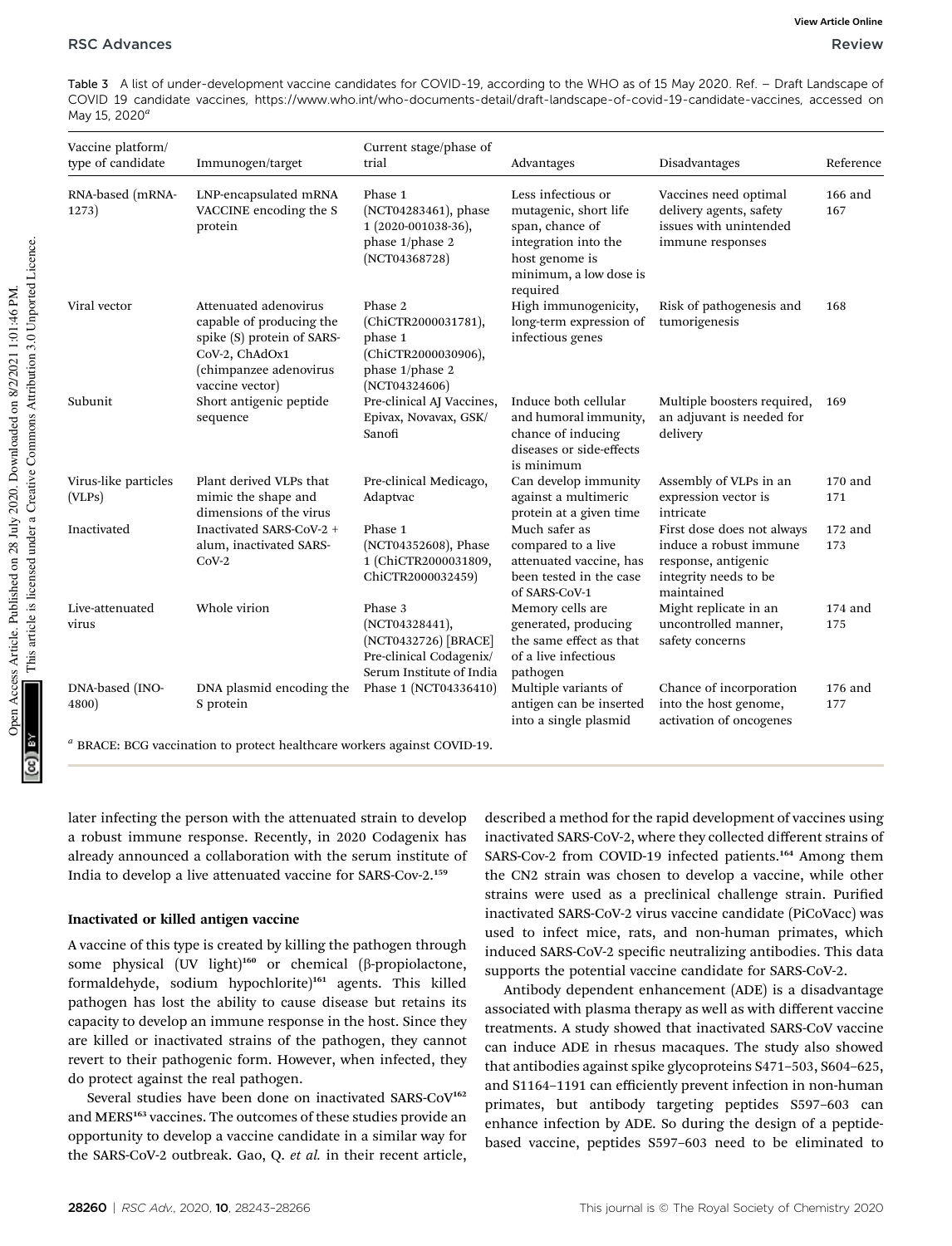avoid ADE. A peptide-based vaccine could be a better alternative than a whole protein vaccine because it gives us an option to identify and eliminate the epitope sequence that is responsible for ADE.<sup>165</sup> A schematic illustration of the overall mechanism of action of different vaccines is shown in Fig. 9, and Table 3 constitutes a list of the vaccines under clinical trials as per WHO on 15 May 2020.

## Complementary defenses by natural products and herbal medicine

Natural products and herbal products or medicines have shown potential in a plethora of diseases, including viral infection, from ancient times to the modern age. They are relatively safe and often possess multifactorial benefits. In the context of COVID-19, there has been usage of the antimalarial drug chloroquine phosphate, a derivative of quinine, which is extracted from the bark of cinchona trees.

Recently, Shaanker, R. *et al.* showed that a combination of natural products from commonly used spices, fruits and vegetables, some of which are used in the cuisine in India and other countries (apigenin, coriandrin, curcumin, glabridin, glycoumarin, glycyrrhizin, hederagenin, liquiritigenin, oleanolic acid, quercetin, rosmarinic acid, safficinolide, sageone, ursolic acid, glucobrassicin) has potential against COVID-19 6LU7 and 6Y2E protease.<sup>178</sup> Furthermore, Chen, L. *et al.* suggested that nine phytochemicals (amaranthine, methyl rosmarinate, 5,7,3',4'-tetrahydroxy-2'-(3,3dimethylallyl)isoflavone myricitrin, 3,5,7,3',4',5'-hexahydroxy flavanone-3-O-beta-D glucopyranoside, (2S)-eriodictyol 7-O-(6"-O-galloyl)-beta-D-glucopyranoside, calceolarioside B, myricetin 3-*O*-beta-<sup>D</sup> glucopyranoside, licoleafol) from different plant sources may have an inhibitory effect on SARS COV-2 3CLpro activity as well as virus replication. Licorice, *Glycyrrhiza glabra*, a very important herb in China, with many pharmacological activities has been used to control COVID-19 symptoms.179,180 Based on recent studies, currently in the preprint stage, a group of researchers reported that *Withania somnifera* might prove to be an essential medicine in combating COVID-19 by disrupting interactions between viral S protein RBD and host ACE2 receptor.<sup>181</sup> In another recent development, also in the preprint stage, a group of researchers has analyzed the potency of this herbal medicine as a COVID-19 warrior by suggesting that *Withania somnifera* targets Mpro viral enzyme, which plays a vital role in the replication and spread of the virus.<sup>182</sup>

Apart from all the therapeutic options, the benefits of herbal medicine for treating multiple diseases in humans have been considered for ages and cannot be ignored. Herbal medicines also boost the human immune system, which may help to combat the spread of the virus and reduce the fatal power of the virus.

### **Conclusions**

Undoubtedly this massive outbreak of COVID-19 has been a major issue for humankind since its emergence, but around

the globe, the scientific community is also trying its best to overcome its deadly effects. Amidst the lockdown and emergency period of this pandemic, the rapid continuation of scientific research for the development of vaccines or drugs is itself quite challenging. Moreover, a major barrier to this is the very short span of time within which research results are generated, along with corresponding age and geographical location biased data and limited sample sizes that can be used for clinical trials. These shortcomings not only increase the risk of an unsuccessful clinical translation to the mass population but can also influence viral mutation towards a more deadly strain. Despite several efforts and trials, any production of a possible vaccine is still a long way off, and in this intermediate period, therapeutics which were previously successful in defying SARS-CoV and MERS-CoV are being used to defeat this novel viral strain to some extent. But in this regard, a proper authenticated database of clinical trial results with repurposed drugs is still not available. Thus, drug repurposing studies are being altered and affected. Based on recent reports, HCQ is still a debatable drug for consideration for COVID-19 treatment. Thus further, more randomized clinical trials are required to validate the results, and, in this respect, the WHO has lifted the ban on the use of HCQ in a solidarity trial, which was previously imposed for a few days.<sup>183</sup> Favirapir and remdesivir are now gaining much attention among repurposed drugs. Recently, dexamethasone, a type of corticosteroid medication used in other diseases to reduce inflammation, has also emerged as a potential COVID-19 life-saving drug in initial clinical trials.<sup>184</sup> But, before making any conclusive statement about the efficacy of this repurposed drug for COVID-19 treatment, more randomized clinical trials and other scientific validation need to be performed.

## Conflicts of interest

The authors declare no competing financial interests.

## Acknowledgements

Gaurav Das thanks ICMR; Surojit Ghosh, Shubham Garg, Satyajit Ghosh, Aniket Jana, Ramkamal Samat, Nabanita Mukherjee, and Rajsekhar Roy thank MHRD and IIT Jodhpur for fellowships. S. G. kindly acknowledges SERB India (CRG/ 2019/000670) for financial support and IIT Jodhpur for an initiation grant and infrastructure.

## References

- 1 Y. Chen, Q. Liu and D. Guo, *J. Med. Virol.*, 2020, 92, 418–423.
- 2 A. R. Fehr and S. Perlman, *Methods Mol. Biol.*, 2015, 1282, 1– 23.
- 3 L. Wenzhong and L. Hualan, *ChemRxiv*, 2020, DOI: org/ 10.26434/chemrxiv.11938173.v7.
- 4 J. Zhao, Y. Yang, H. P. Huang, *et al.*, *medRxiv*, 2020, DOI: 10.1101/2020.03.11.20031096v1.
- 5 *Understanding the risky combination of diabetes and the coronavirus by American HeartAssociationNews*, https://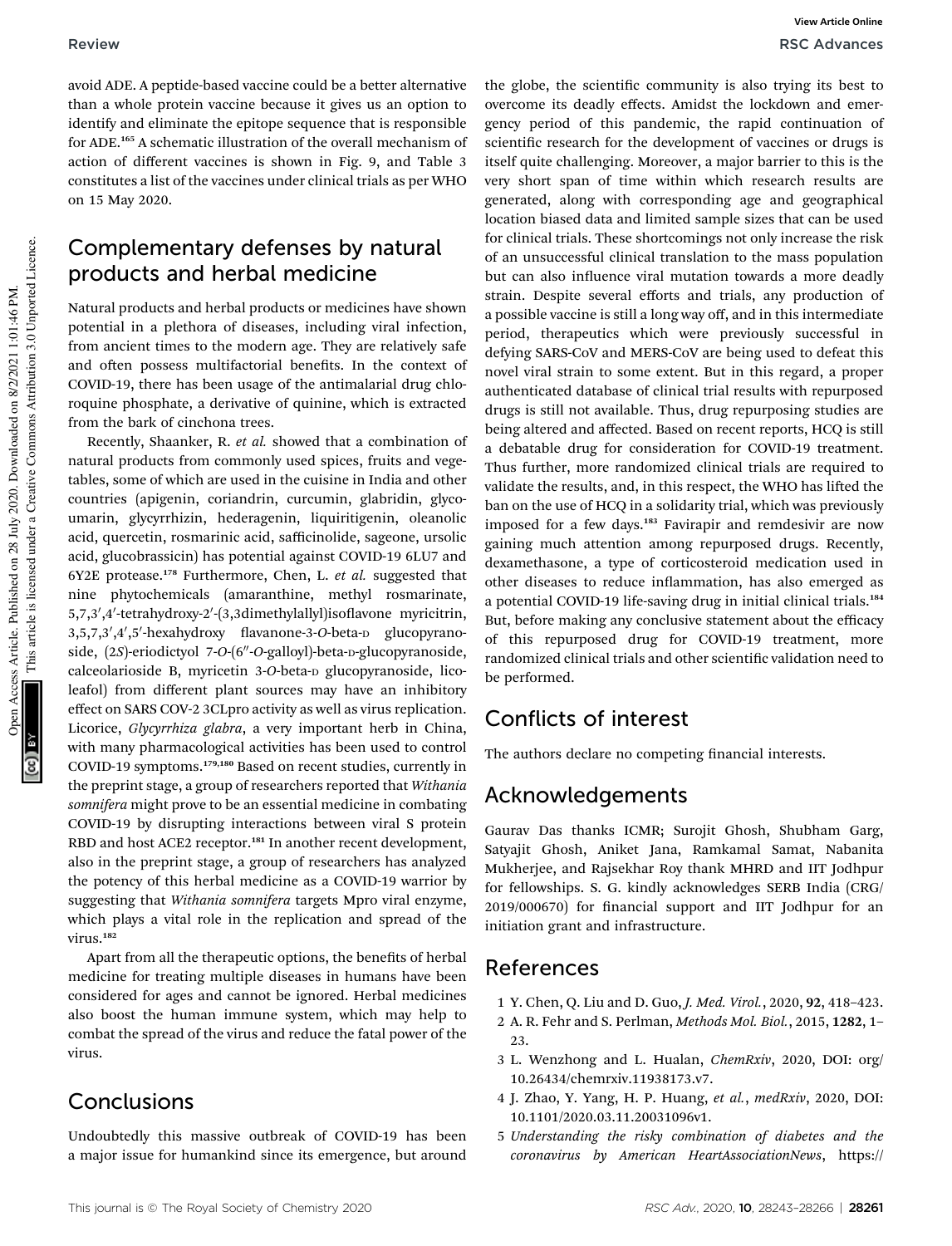www.heart.org/en/news/2020/04/13/understanding-therisky-combination-of-diabetes-and-the-coronavirus, accessed on May 20,2020.

- 6 H. Stower, *Nat. Med.*, 2020, 26, 465.
- 7 B. Cao, Y. Wang, D. Wen, W. Liu, J. Wang, G. Fan, L. Ruan, B. Song, Y. Cai, M. Wei, X. Li, *et al.*, *N. Engl. J. Med.*, 2020, 382, 1787–1799.
- 8 S. A. Meo, D. C. Klonoff and J. Akram, *Eur. Rev. Med. Pharmacol. Sci.*, 2020, 24, 4539–4547.
- 9 B. Shanmugaraj, K. Siriwattananon, K. Wangkanont and W. Phoolcharoen, *Asian Pac. J. Allergy Immunol.*, 2020, 38, 10–18.
- 10 B. Rockx, T. Kuiken, S. Herfst, T. Bestebroer, M. M. Lamers, B. B. O. Munnink, D. de Meulder, G. van Amerongen, J. van den Brand, N. M. Okba and D. Schipper, *Science*, 2020, eabb7314.
- 11 R. Lu, X. Zhao, J. Li, P. Niu, B. Niu, H. Yang, W. Wu, W. Wang, H. Song, B. Huang, N. Zhu and Y. Bi, *Lancet*, 2020, 395, 565–574.
- 12 A. C. Walls, M. A. Tortorici, J. Snijder, X. Xiong, B. J. Bosch, F. A. Rey and D. Veesler, *PNAS*, 2017, 114, 11157–11162.
- 13 H. P. Jia, D. C. Look, L. Shi, M. Hickey, L. Pewe, J. Netland, M. Farzan, C. Wohlford-Lenane, S. Perlman and P. B. McCray, *J. Virol.*, 2005, 79, 14614–14621.
- 14 C. Yeo, S. Kaushal and D. Yeo, *Lancet Gastroenterol. Hepatol.*, 2020, 5, 335–337.
- 15 G. Das, N. Mukherjee and S. Ghosh, *ACS Chem. Neurosci.*, 2020, 11, 1206–1209.
- 16 M. Letko, A. Marzi and V. Munster, *Nat. Microbiol.*, 2020, 5, 562–569.
- 17 R. Yan, Y. Zhang, Y. Li, L. Xia, Y. Guo and Q. Zhou, *Science*, 2020, 367, 1444–1448.
- 18 Y. Wan, J. Shang, R. Graham, R. S. Baric and F. Li, *J. Virol.*, 2020, 94, e00127-20.
- 19 W. R. Liu, J. S. Morse, T. Lalonde and S. Xu, *ChemBioChem*, 2020, 21, 730–738.
- 20 A. O. Adedeji, W. Severson, C. Jonsson, K. Singh, S. R. Weiss and S. G. Sarafianosa, *J. Virol.*, 2013, 87, 8017-8028.
- 21 R. Y. Kao, W. H. Tsui, T. S. Lee, J. A. Tanner, R. M. Watt, J. D. Huang, L. Hu, G. Chen, Z. Chen, L. Zhang and T. He, *Chem. Biol.*, 2004, 11, 1293–1299.
- 22 W. Li, M. J. Moore, N. Vasilieva, J. Sui, S. K. Wong, M. A. Berne, M. Somasundaran, J. L. Sullivan, K. Luzuriaga, T. C. Greenough and H. Choe, *Nature*, 2003, 426, 450–454.
- 23 S. Matsuyama, N. Nagata, K. Shirato, M. Kawase, M. Takeda and F. Taguchi, *J. Virol.*, 2010, 84, 12658–12664.
- 24 M. Hoffmann, H. Kleine-Weber, S. Schroeder, N. Krüger, T. Herrler, S. Erichsen, T. S. Schiergens, G. Herrler, N. H. Wu, A. Nitsche and M. A. Müller, *Cell*, 2020, 181, 1-10.
- 25 M. Kawase, K. Shirato, L. van der Hoek, F. Taguchi and S. Matsuyama, *J. Virol.*, 2012, 86, 6537–6545.
- 26 Y. Zhou, P. Vedantham, K. Lu, J. Agudelo, R. Carrion Jr, J. W. Nunneley, D. Barnard, S. Pöhlmann, J. H. McKerrow, A. R. Renslo and G. Simmons, *Antiviral Res.*, 2015, 116, 76–84.
- 27 J. Zhang, X. Ma, F. Yu, J. Liu, F. Zou, T. Pan and H. Zhang, *bioRxiv*, 2020, DOI: 10.1101/2020.02.05.935387.
- 28 B. Coutard, C. Valle, X. de Lamballerie, B. Canard, N. G. Seidah and E. Decroly, *Antiviral Res.*, 2020, 176, 104742.
- 29 B. J. Bosch, W. Bartelink and P. J. M. Rottier, *J. Virol.*, 2008, 82, 8887–8890.
- 30 S. Matsuyama, M. Ujike, S. Morikawa, M. Tashiro and F. Taguchi, *Proc. Natl. Acad. Sci. U. S. A.*, 2005, 102, 12543–12547.
- 31 K. G. Andersen, A. Rambaut, W. I. Lipkin, E. C. Holmes and R. F. Garry, *Nat. Med.*, 2020, 26, 450–452.
- 32 W. Garten, S. Hallenberger, D. Ortmann, W. Schäfer, M. Vey, H. Angliker, E. Shaw and H. D. Klenk, *Biochimie*, 1994, 76, 217–225.
- 33 J. K. Millet and G. R. Whittaker, *Proc. Natl. Acad. Sci. U. S. A.*, 2014, 111, 15214–15219.
- 34 N. Zhu, D. Zhang, W. Wang, X. Li, B. Yang, J. Song, X. Zhao, B. Huang, W. Shi, R. Lu and P. Niu, *N. Engl. J. Med.*, 2020, 382, 727–733.
- 35 F. Wu, S. Zhao, B. Yu, Y. M. Chen, W. Wang, Z. G. Song, Y. Hu, Z. W. Tao, J. H. Tian, Y. Y. Pei and M. L. Yuan, *Nature*, 2020, 579, 265–269.
- 36 P. Zhou, X. L. Yang, X. G. Wang, B. Hu, L. Zhang, W. Zhang, H. R. Si, Y. Zhu, B. Li, C. L. Huang and H. D. Chen, *Nature*, 2020, 579, 270–273.
- 37 X. Xu, P. Chen, J. Wang, J. Feng, H. Zhou, X. Li, W. Zhong and P. Hao, *Sci. China: Life Sci.*, 2020, 63, 457–460.
- 38 M. T. Ul. Qamar, S. M. Alqahtani, M. A. Alamri and L.-L. Chen, *J. Pharm. Anal.*, 2020, DOI: 10.1016/ j.jpha.2020.03.009.
- 39 H. Yang, W. Xie, X. Xue, K. Yang, J. Ma, W. Liang, Q. Zhao, Z. Zhou, D. Pei, J. Ziebuhr and R. Hilgenfeld, *PLoS Biol.*, 2005, 3, e324.
- 40 C. M. Chu, V. C. C. Cheng, I. F. N. Hung, M. M. L. Wong, K. H. Chan, K. S. Chan, R. Y. T. Kao, L. L. M. Poon, C. L. P. Wong, Y. Guan and J. S. M. Peiris, *Thorax*, 2004, 59, 252–256.
- 41 A. H. de Wilde, D. Jochmans, C. C. Posthuma, J. C. Zevenhoven-Dobbe, S. van Nieuwkoop, T. M. Bestebroer, B. G. van den Hoogen, J. Neyts and E. J. Snijder, *Antimicrob. Agents Chemother.*, 2014, 58, 4875–4884.
- 42 B. Cao, Y. Wang, D. Wen, W. Liu, J. Wang, G. Fan, L. Ruan, B. Song, Y. Cai, M. Wei, X. Li and J. Xia, *N. Engl. J. Med.*, 2020, 382, 1787–1799.
- 43 Z. Xu, C. Peng, Y. Shi, Z. Zhu, K. Mu, X. Wang, W. Zhu, *et al.*, *bioRxiv*, 2020, DOI: 10.1101/2020.01.27.921627.
- 44 Y. M. Báez-Santos, S. E. St. John and A. D. Mesecar, *Antiviral Res.*, 2015, 115, 21–38.
- 45 K. Ratia, A. Kilianski, Y. M. Baez-Santos, S. C. Baker and A. Mesecar, *PLoS Pathog.*, 2014, 10, e1004113.
- 46 R. Kiira, S. Pegan, J. Takayama, K. Sleeman, M. Coughlin, S. Baliji, R. Chaudhuri, W. Fu, B. S. Prabhakar, M. E. Johnson, S. C. Baker, A. K. Ghosh and A. D. Mesecar, *PNAS*, 2008, 105, 16119–16124.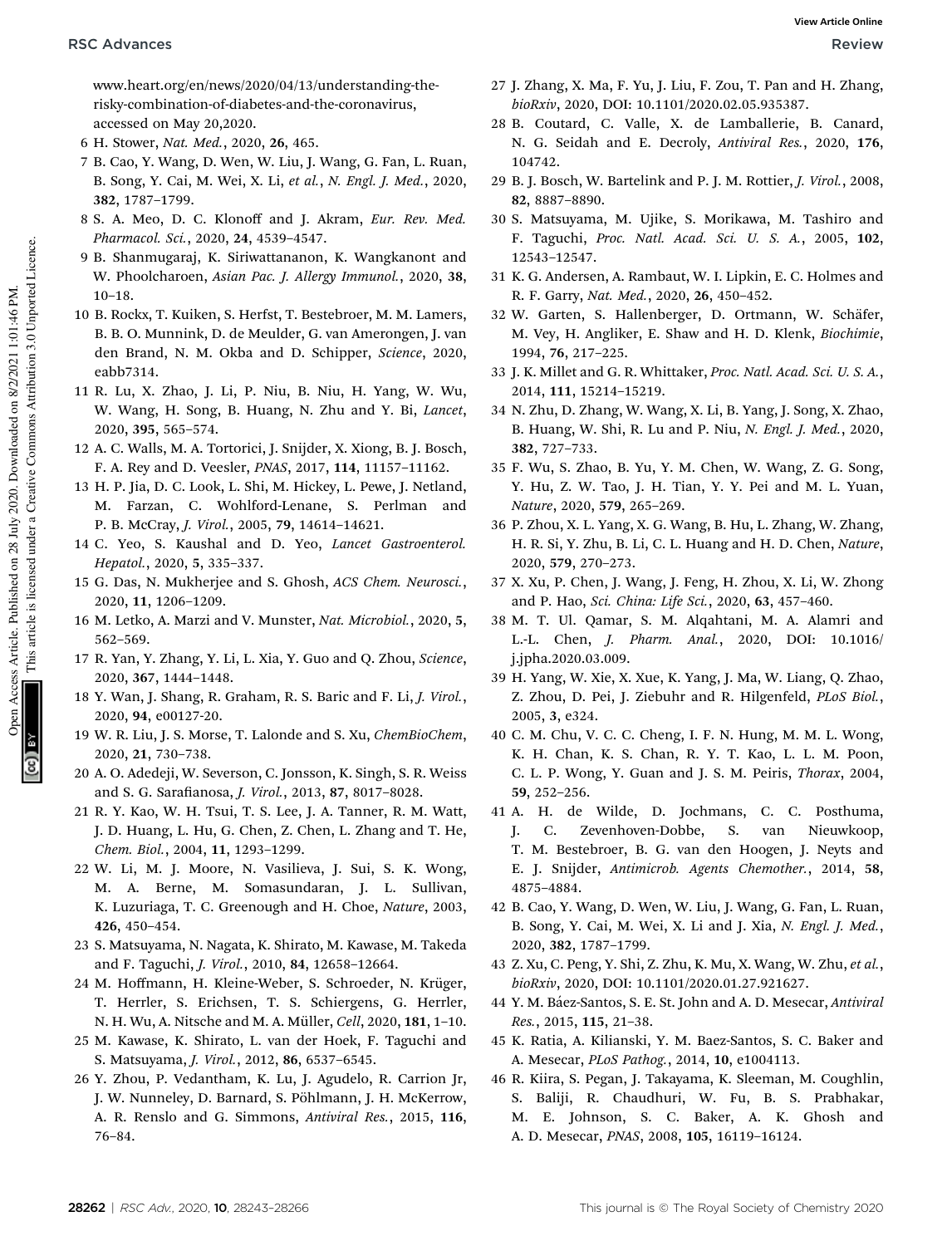- 47 A. K. Ghosh, J. Takayama, K. V. Rao, K. Ratia, R. Chaudhuri, D. C. Mulhearn, H. Lee, D. B. Nichols, S. Baliji, S. C. Baker and M. E. Johnson, *J. Med. Chem.*, 2010, 53, 4968–4979.
- 48 L. Zhang, D. Lin, X. Sun, U. Curth, C. Drosten, L. Sauerhering, S. Becker, K. Rox and R. Hilgenfeld, *Science*, 2020, 368, 409–412.
- 49 R. N. Kirchdoerfer and A. B. Ward, *Nat. Commun.*, 2019, 10, 2342.
- 50 H. E. Chiou, C. L. Liu, M. J. Buttrey, H. P. Kuo, H. W. Liu, H. T. Kuo and Y. T. Lu, *Chest*, 2005, 128, 263–272.
- 51 L. J. Stockman, R. Bellamy and R. Garner, *PLoS Med.*, 2006, 3, e343.
- 52 E. C. Smith, H. Blanc, M. Vignuzzi and M. R. Denison, *PLoS Pathog.*, 2013, 9, e1003565.
- 53 F. Ferron, L. Subissi, A. T. S. De Morais, N. T. T. Le, M. Sevajol, L. Gluais, E. Decroly, C. Vonrhein, G. Bricogne, B. Canard and I. Imbert, *PNAS*, 2018, 115, E162–E171.
- 54 T. P. Sheahan, A. C. Sims, R. L. Graham, V. D. Menachery, L. E. Gralinski, J. B. Case, S. R. Leist, K. Pyrc, J. Y. Feng, I. Trantcheva, R. Bannister, Y. Park, D. Babusis, M. O. Clarke, R. L. Mackman, J. E Spahn, C. A. Palmiotti, D. Siegel, A. S. Ray, T. Cihlar, R. Jordan, M. R. Denison and R. S. Baric, *Sci. Transl. Med.*, 2017, 9, eaal3653.
- 55 M. L. Agostini, E. L. Andres, A. C. Sims, R. L. Graham, T. P. Sheahan, X. Lu, E. C. Smith, J. B. Case, J. Y. Feng, R. Jordan, A. S. Ray, T. Cihlar, D. Siegel, R. L. Mackman, M. O. Clarke, R. S. Baric and M. R. Denison, *mBio*, 2018, 9, e00221-18.
- 56 M. Wang, R. Cao, L. Zhang, X. Yang, J. Liu, M. Xu, Z. Shi, Z. Hu, W. Zhong and G. Xiao, *Cell Res.*, 2020, 30, 269–271.
- 57 B. N. Williamson, F. Feldmann, B. Schwarz, K. Meade-White, D. P. Porter, J. Schulz, N. Van Doremalen, I. Leighton, C. K. Yinda, L. Pérez-Pérez and A. Okumura, *bioRxiv*, 2020, DOI: 10.1101/2020.04.15.043166.
- 58 M. L. Holshue, C. DeBolt, S. Lindquist, K. H. Lofy, J. Wiesman, H. Bruce, C. Spitters, C. Ericson, S. Wilkerson, A. Tural and G. Diaz, *N. Engl. J. Med.*, 2020, 382, 929–936.
- 59 Y. Chang, Y. Tung, K. Lee, T. Chen, Y. Hsiao, H. Chang, T. Hsieh, C. Su, S. Wang, J. Yu, S. Shih, Y. Lin, Y. Lin, Y. E. Tu, C. Tung and C. Chen, 2020, Preprints, DOI: 10.20944/preprints202002.0242.v1.
- 60 A. Zumla, J. F. Chan, E. I. Azhar, D. S. Hui and K. Y. Yuen, *Nat. Rev. Drug Discovery*, 2016, 15, 327–347.
- 61 J. A. Tanner, B. J. Zheng, J. Zhou, R. M. Watt, J. Q. Jiang, K. L. Wong, Y. P. Lin, L. Y. Lu, M. L. He, H. F. Kung and A. J. Kesel, *Chem. Biol.*, 2005, 12, 303–311.
- 62 M. K. Kim, M. S. Yu, H. R. Park, K. B. Kim, C. Lee, S. Y. Cho, J. Kang, H. Yoon, D. E. Kim, H. Choo and Y. J. Jeong, *Eur. J. Med. Chem.*, 2011, 46, 5698–5704.
- 63 A. O. Adedeji, K. Singh, N. E. Calcaterra, M. L. DeDiego, L. Enjuanes, S. Weiss and S. G. Sarafianos, *Antimicrob. Agents Chemother.*, 2012, 56, 4718–4728.
- 64 A. O. Adedeji, K. Singh, A. Kassim, C. M. Coleman, R. Elliott, S. R. Weiss, M. B. Frieman and S. G. Sarafianos, Antimicrob. *Agents Chemother.*, 2014, 58, 4894–4898.
- 65 A. C. Walls, Y. J. Park, M. A. Tortorici, A. Wall, A. T. McGuire and D. Veesler, *Cell*, 2020, 181, 281–292.
- 66 M. Hoffmann, H. Kleine-Weber, S. Schroeder, N. Kruger, T. Herrler, S. Erichsen, T. S. Schiergens, G. Herrler, N. H. Wu, A. Nitsche, M. A. Muller, C. Drosten and S. Pohlmann, *Cell*, 2020, 181, 271–280.
- 67 R. Yan, Y. Zhang, Y. Li, L. Xia, Y. Guo and Y. Zhou, *Science*, 2020, 367, 1444–1448.
- 68 M. C. Smith and J. E. Gestwicki, *Expert Rev. Mol. Med.*, 2012, 14, e16.
- 69 K. Josephson, A. Ricardo and J. W. Szostak, *Drug Discovery Today*, 2014, 19, 388–399.
- 70 G. Zhang, S. Pomplun, A. R. Loftis, A. Loas and B. L. Pentelute, *bioRxiv*, 2020, DOI: 10.1101/ 2020.03.19.999318.
- 71 Y. Wan, J. Shang, R. Graham, R. S. Baric and F. Li, *J. Virol.*, 2020, 94, e00127-20.
- 72 Q. Du, S. Wang, D. Wei, S. Sirois and K. C. Chou, *Anal. Biochem.*, 2005, 337, 262–270.
- 73 Y. Han and P. Kr´al, *ACS Nano*, 2020, 14, 5143–5147.
- 74 B. Leader, Q. Baca and D. Golan, *Nat. Rev. Drug Discovery*, 2008, 7, 21–39.
- 75 S. Xia, Q. Liu, Q. Wang, Z. Sun, S. Su, L. Du, T. Ying, L. Lu and S. Jiang, *Virus Res.*, 2014, 194, 200–210.
- 76 P. Zhou, X. L. Yang and Z. L. Shi, *Nature*, 2020, 579, 270– 273.
- 77 S. Xia, Y. Zhu, M. Liu, Q. Lan, W. Xu, Y. Wu, T. Ying, S. Liu, Z. Shi, S. Jiang and L. Lu, *Cell. Mol. Immunol.*, 2020, 17, 765– 767.
- 78 G. Lu, Q. Wang and G. F. Gao, *Trends Microbiol.*, 2015, 23, 468–478.
- 79 S. Xia, L. Yan, W. Xu, A. S. Agrawal, A. Algaissi, C. T. K. Tseng, Q. Wang, L. Du, W. Tan, I. A. Wilson, S. Jiang, B. Yan and L. Lu, *Sci. Adv.*, 2019, 5, eaav4580.
- 80 S. Xia, M. Liu, C. Wang, W. Xu, Q. Lan, S. Feng, F. Qi, L. Bao, L. Du, S. Liu, C. Qin, F. Sun, Z. Shi, Y. Zhu, S. Jiang and L. Lu, *Cell Res.*, 2020, 30, 343–355.
- 81 G. Li and E. D. Clercq, *Nat. Rev. Drug Discovery*, 2020, 19, 149–150.
- 82 A. Savarino, L. Di Trani, I. Donatelli, R. Cauda and A. Cassone, *Lancet Infect. Dis.*, 2006, 6, 67–69.
- 83 M. J. Vincent, E. Bergeron, S. Benjannet, B. R. Erickson, P. E. Rollin, T. G. Ksiazek, N. G. Seidah and S. T. Nichol, *Virol. J.*, 2005, 2, 69.
- 84 S. G. V. Rosa and W. C. Santos, *Rev. Panam. Salud Publica*, 2020, 44, e40.
- 85 M. Wang, R. Cao, L. Zhang, X. Yang, J. Liu, M. Xu, Z. Shi, Z. Hu, W. Zhong and G. Xiao, *Cell Res.*, 2020, 30, 269–271.
- 86 P. Gautret, J. C. Lagier, P. Parola, L. Meddeb, M. Mailhe, B. Doudier, J. Courjon, V. Giordanengo, V. E. Vieira, H. T. Dupont and S. Honor´e, *Int. J. Antimicrob. Agents*, 2020, DOI: 10.1016/j.ijantimicag.2020.105949.
- 87 T. M. Uyeki, *Clin. Infect. Dis.*, 2018, 66, 1501–1503.
- 88 I. C. Huang, W. Li, J. Sui, W. Marasco, H. Choe and M. Farzan, *J. Virol.*, 2008, 82, 4834–4843.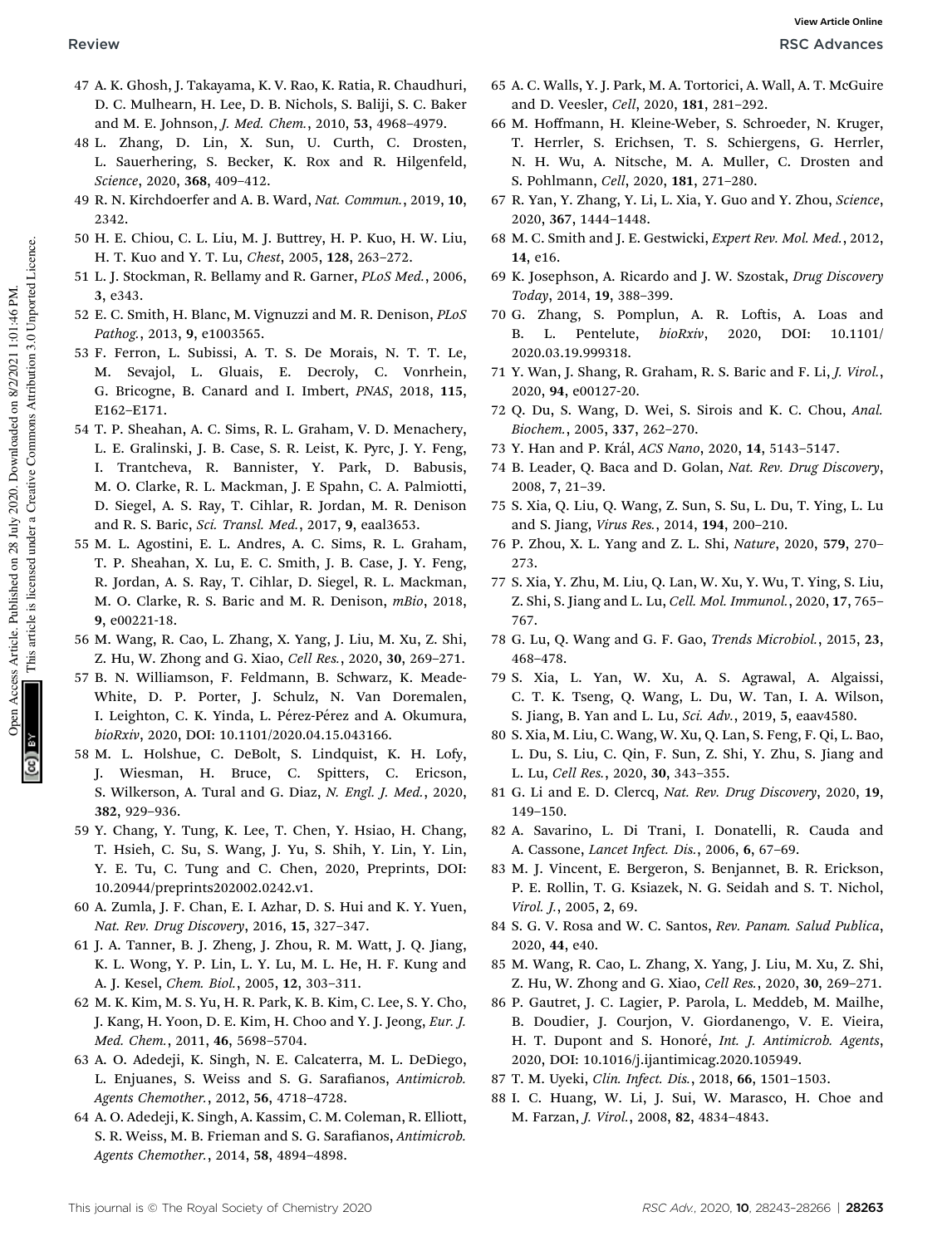- 89 D. Wang, B. Hu, C. Hu, F. Zhu, X. Liu, J. Zhang, B. Wang, H. Xiang, Z. Cheng, Y. Xiong and Y. Zhao, *JAMA*, 2020, 323, 1061–1069.
- 90 J. Blaising, S. J. Polyak and E. I. Pécheur, *Antiviral Res.*, 2014, 107, 84–94.
- 91 L. Shi, H. Xiong, J. He, H. Deng, Q. Li, Q. Zhong, W. Hou, L. Cheng, H. Xiao and Z. Yang, *Arch. Virol.*, 2007, 152, 1447–1455.
- 92 B. Borrell, *Science*, 2020, DOI: 10.1126/science.abc4739.
- 93 T. Tanaka, Y. Hishitani and A. Ogata, *Biol.: Targets Ther.*, 2014, 8, 141–153.
- 94 A. M. Scott, J. P. Allison and J. D. Wolchok, *Cancer Immun.*, 2012, 12, 14.
- 95 X. Chen, R. Li, Z. Pan, C. Qian, Y. Yang, R. You, J. Zhao, P. Liu, L. Gao, Z. Li and Q. Huang, *Cell. Mol. Immunol.*, 2020, 17, 647–649.
- 96 *Researching antibodies to target COVID-19*, https:// www.astrazeneca.com/media-centre/articles/2020/ researching-antibodies-to-target-covid-19.html, accessed on May 16, 2020.
- 97 Celltrion, *Amgen join race to develop anti SARS-CoV-2 antibodies*, https://www.centerforbiosimilars.com/news/ celltrion-amgen-join-race-to-develop-antisarscov2 antibodies, accessed on May 16, 2020.
- 98 *Regeneron's COVID-19 response e*ff*orts*, https:// www.regeneron.com/covid19, accessed on May 16, 2020.
- 99 C. Huang, Y. Wang, X. Li, L. Ren, J. Zhao, Y. Hu, L. Zhang, G. Fan, J. Xu, X. Gu and Z. Cheng, *lancet*, 2020, 395, 497– 506.
- 100 X. Xu, M. Han, T. Li, W. Sun, D. Wang, B. Fu, Y. Zhou, X. Zheng, Y. Yang, X. Li and X. Zhang, *Proc. Natl. Acad. Sci. U. S. A.*, 2020, 117(20), 10970–10975.
- 101 Y. Wan, J. Shang, S. Sun, W. Tai, J. Chen, Q. Geng, L. He, Y. Chen, J. Wu, Z. Shi and Y. Zhou, *J. Virol.*, 2020, 94(5), e02015-19.
- 102 *Convalescent Plasma: NIH clinical center*, https:// www.cc.nih.gov/blooddonor/donationtypes/ convalescent\_plasma.html, accessed on May 20,2020.
- 103 J. S. Zhang, J. T. Chen, Y. X. Liu, Z. S. Zhang, H. Gao, Y. Liu, X. Wang, Y. Ning, Y. F. Liu, Q. Gao and J. G. Xu, *J. Med. Virol.*, 2005, 77, 147–150.
- 104 A. Casadevall and L. A. Pirofski, *J. Clin. Invest.*, 2020, 130, 1545–1548.
- 105 J. Mair-Jenkins, M. Saavedra-Campos, J. K. Baillie, P. Cleary, F. M. Khaw, W. S. Lim, S. Makki, K. D. Rooney, Convalescent Plasma Study Group, J. S. Nguyen-Van-Tam and C. R. Beck, *J. Infect. Dis.*, 2015, 211, 80–90.
- 106 M. Menis, G. Sridhar, N. Selvam, M. V. Ovanesov, H. A. Divan, Y. Liang, D. Scott, B. Golding, R. Forshee, R. Ball and S. A. Anderson, *Am. J. Hematol.*, 2013, 88, 1035–1040.
- 107 Y. O. Y. Soo, Y. Cheng, R. Wong, D. S. Hui, C. K. Lee, K. K. S. Tsang, M. H. L. Ng, P. Cheng, G. Chan and J. J. Y. Sung, *Clin. Microbiol. Infect.*, 2004, 10, 676–678.
- 108 Y. Cheng, R. Xing, Y. O. Y. Soo, W. S. Wong, C. K. Lee, M. H. L. Ng, P. Chan, K. C. Wong, C. B. Leung and G. Cheng, *Eur. J. Clin. Microbiol.*, 2005, 24, 44–46.
- 109 C. Shen, Z. Wang, F. Zhao, Y. Yang, J. Li, J. Yuan, F. Wang, D. Li, M. Yang, L. Xing and J. Wei, *JAMA*, 2020, 323, 1582– 1589.
- 110 K. Duan, B. Liu, C. Li, H. Zhang, T. Yu, J. Qu, M. Zhou, L. Chen, S. Meng, Y. Hu and C. Peng, *Proc. Natl. Acad. Sci. U. S. A.*, 2020, 117(17), 9490–9496.
- 111 B. Zhang, S. Liu, T. Tan, W. Huang, Y. Dong, L. Chen, Q. Chen, L. Zhang, Q. Zhong, X. Zhang and Y. Zou, *Chest*, 2020, 158, e9–e13.
- 112 I. F. Hung, K. K. To, C. K. Lee, K. L. Lee, K. Chan, W. W. Yan, R. Liu, C. L. Watt, W. M. Chan, K. Y. Lai and C. K. Koo, *Clin. Infect. Dis.*, 2011, 52, 447–456.
- 113 K. M. Yeh, T. S. Chiueh, L. K. Siu, J. C. Lin, P. K Chan, M. Y. Peng, H. L. Wan, J. H. Chen, B. S. Hu, C. L. Perng and J. J. Lu, *J. Antimicrob. Chemother.*, 2005, 56, 919–922.
- 114 J. H. Ko, H. Seok, S. Y. Cho, Y. E. Ha, J. Y. Baek, S. H. Kim, Y. J. Kim, J. K. Park, C. R. Chung, E. S. Kang and D. Cho, *Antiviral Ther.*, 2018, 23, 617–622.
- 115 J. B. Robbins, R. Schneerson and S. C. Szu, *J. Infect. Dis.*, 1995, 171, 1387–1398.
- 116 C. E. Samuel, *Clin. Microbiol. Rev.*, 2001, 14, 778–809.
- 117 Y. J. Liu, *Annu. Rev. Immunol.*, 2005, 23, 275–306.
- 118 G. C. Sen, *Annu. Rev. Microbiol.*, 2001, 55, 255–281.
- 119 T. P. Sheahan, A. C. Sims, S. R. Leist, A. Schäfer, J. Won, A. J. Brown, S. A. Montgomery, A. Hogg, D. Babusis, M. O. Clarke and J. E. Spahn, *Nat. Commun.*, 2020, 11, 1–14.
- 120 J. F. W. Chan, Y. Yao, M. L. Yeung, W. Deng, L. Bao, L. Jia, F. Li, C. Xiao, H. Gao, P. Yu and J. P. Cai, *J. Infect. Dis.*, 2015, 212, 1904–1913.
- 121 L. J. Stockman, R. Bellamy and P. Garner, *PLoS Med.*, 2006, 3, e343.
- 122 J. A. Al-Tawfiq, H. Momattin, J. Dib and Z. A. Memish, *Int. J. Infect. Dis.*, 2014, 20, 42–46.
- 123 K. L. Shen and Y. H. Yang, *World J. Pediatr.*, 2020, 1–3, DOI: 10.1007/s12519-020-00344-6.
- 124 M. Frieman, B. Yount, M. Heise, S. A. Kopecky-Bromberg, P. Palese and R. S. Baric, *J. Virol.*, 2007, 81, 9812–9824.
- 125 S. A. Kopecky-Bromberg, L. Martínez-Sobrido, M. Frieman, R. A. Baric and P. Palese, *J. Virol.*, 2007, 81, 548–557.
- 126 L. E. Hensley, E. A. Fritz, P. B. Jahrling, C. Karp, J. W. Huggins and T. W. Geisbert, *Emerging Infect. Dis.*, 2004, 10, 317–319.
- 127 G. Bellingan, M. Maksimow, D. C. Howell, M. Stotz, R. Beale, M. Beatty, T. Walsh, A. Binning, A. Davidson, M. Kuper and S. Shah, *Lancet Respir. Med.*, 2014, 2, 98–107.
- 128 V. M. Ranieri, V. Pettilä, M. K. Karvonen, J. Jalkanen, P. Nightingale, D. Brealey, J. Mancebo, R. Ferrer, A. Mercat, N. Patroniti and M. Quintel, *JAMA*, 2020, 323, 725–733.
- 129 Z. Meng, T. Wang, C. Li, X. Chen, L. Li, X. Qin, H. Li and J. Luo, *medRxiv*, 2020, DOI: 10.1101/2020.04.11.20061473.
- 130 V. D. Menachery, B. L. Yount, L. Josset, L. E. Gralinski, T. Scobey, S. Agnihothram, M. G. Katze and R. S. Baric, *J. Virol.*, 2014, 88, 4251–4264.
- 131 H. K. Siddiqi and M. R. Mehra, *J. Heart Lung Transplant.*, 2020, 39, 405–407.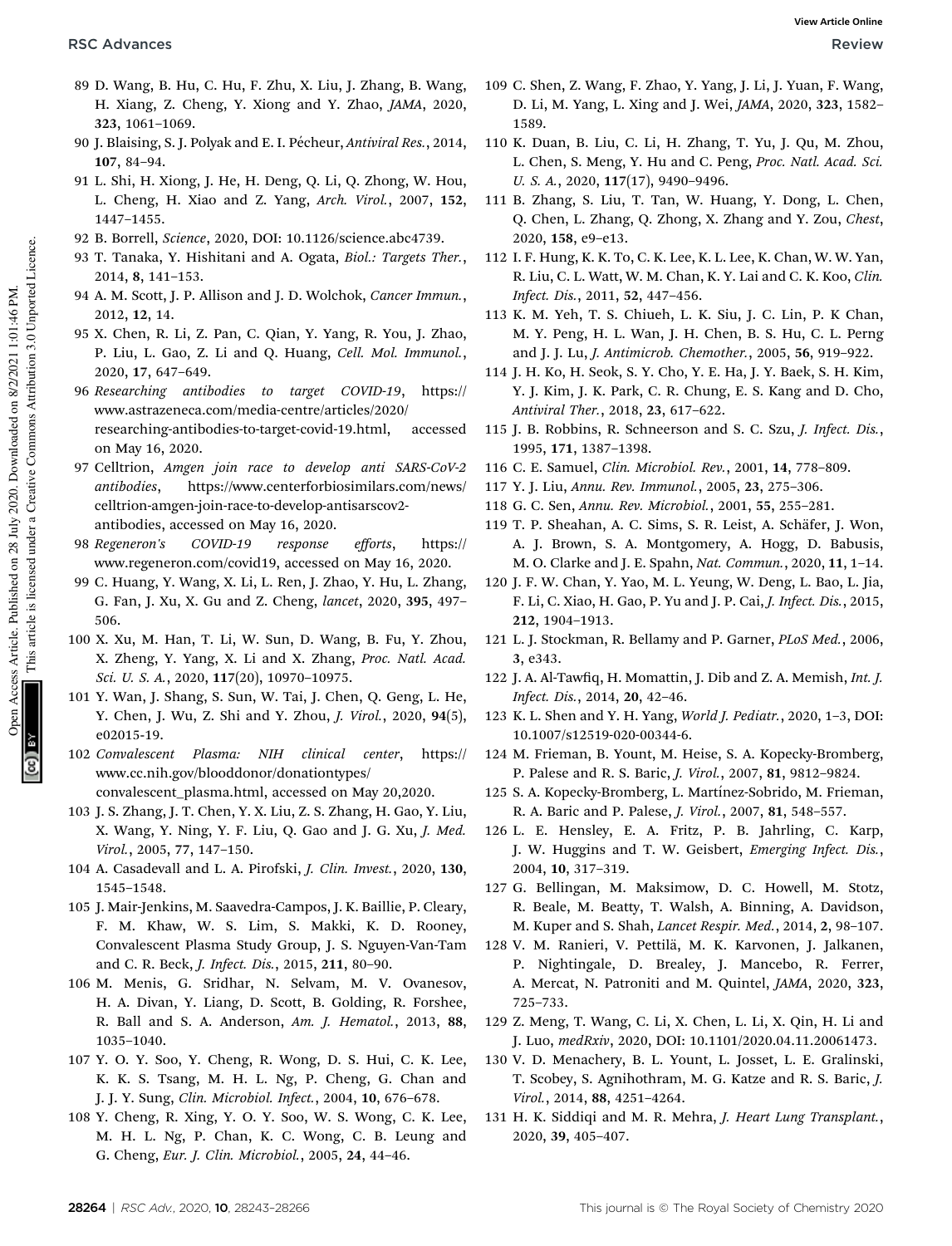- 132 W. Zhang, Y. Zhao, F. Zhang, Q. Wang, T. Li, Z. Liu, J. Wang, Y. Qin, X. Zhang, X. Yan and X. Zeng, *J. Clin. Immunol.*, 2020, 214, 108393.
- 133 E. Mantlo, N. Bukreyeva, J. Maruyama, S. Paessler and C. Huang, *Antiviral Res.*, 2020, 179, 104811.
- 134 Q. Zhou, X. S. Wei, X. Xiang, X. Wang, Z. H. Wang, V. Chen, C. P. Shannon, S. J. Tebbutt, T. R. Kollmann and E. N. Fish, *medRxiv*, 2020, DOI: 10.1101/2020.04.06.20042580.
- 135 E. Andreakos and S. Tsiodras, *EMBO Mol. Med.*, 2020, 12, DOI: 10.15252/emmm.202012465.
- 136 O. Koltsida, M. Hausding, A. Stavropoulos, S. Koch, G. Tzelepis, C. Übel, S. V. Kotenko, P. Sideras, H. A. Lehr, M. Tepe and K. M. Klucher, *EMBO Mol. Med.*, 2011, 3, 348–361.
- 137 Z. Y. Yang, W. P. Kong, Y. Huang, A. Roberts, B. R. Murphy, K. Subbarao and G. J. Nabel, *Nature*, 2004, 428, 561–564.
- 138 A. Wu, Y. Peng, B. Huang, X. Ding, X. Wang, P. Niu, J. Meng, Z. Zhu, Z. Zhang, J. Wang and J. Sheng, *Cell Host Microbe*, 2020, 27, 325–328.
- 139 C. Liu, Q. Zhou, Y. Li, L. V. Garner, S. P. Watkins, L. J. Carter, J. Smoot, A. C. Gregg, A. D. Daniels, S. Jervey and D. Albaiu, *ACS Cent. Sci.*, 2020, 6, 315–331.
- 140 L. M. Kranz, M. Diken, H. Haas, S. Kreiter, C. Loquai, K. C. Reuter, M. Meng, D. Fritz, F. Vascotto, H. Hefesha and C. Grunwitz, *Nature*, 2016, 534, 396–401.
- 141 M. A. Islam, E. K. Reesor, Y. Xu, H. R. Zope, B. R. Zetter and J. Shi, *Biomater. Sci.*, 2015, 3, 1519–1533.
- 142 M. Schnee, A. B. Vogel, D. Voss, B. Petsch, P. Baumhof, T. Kramps and L. Stitz, *PLoS Neglected Trop. Dis.*, 2016, 10, e0004746.
- 143 R. T. Gandhi, D. S. Kwon, E. A. Macklin, J. R. Shopis, A. P. McLean, N. McBrine, T. Peter, L. Flynn, A. Sbrolla, D. E. Kaufmann and F. Porichis, *J. Acquired Immune Dec. Syndr.*, 2016, 71, 246–253.
- 144 J. M. Richner, S. Himansu, K. A. Dowd, S. L. Butler, V. Salazar, J. M. Fox, J. G. Julander, W. W. Tang, S. Shresta, T. C. Pierson and G. Ciaramella, *Cell*, 2017, 168, 1114–1125.
- 145 J. Cohen, *Science*, 2020, 368, 14–16.
- 146 National Institutes of Health, *NIH clinical trial of investigational vaccine for COVID-19 begins*, https:// www.nih.gov/news-events/news-releases/nih-clinical-trialinvestigational-vaccine-covid-19-begins, accessed on May 16, 2020.
- 147 J. Chroboczek, I. Szurgot and E. Szolajska, *Acta Biochim. Pol.*, 2014, 61, 531–539.
- 148 N. Kushnir, S. J. Streatfield and V. Yusibov, Vaccine, 2012, 31, 58–83.
- 149 J. Lan, Y. Deng, J. Song, B. Huang, W. Wang and W. Tan, *Virol. Sin.*, 2018, 33, 453–455.
- 150 C. Wang, X. Zheng, W. Gai, Y. Zhao, H. Wang, H. Wang, N. Feng, H. Chi, B. Qiu, N. Li and T. Wang, *Oncotarget*, 2017, 8, 12686–12694.
- 151 *Novavax advances development of novel COID-19 vaccine*, http://ir.novavax.com/news-releases/news-release-details/ novavax-advances-development-novel-covid-19-vaccine, accessed on May 16, 2020.
- 152 N. Wang, J. Shang, S. Jiang and L. Du, *Virol. Sin.*, 2020, 11, 298, DOI: 10.3389/fmicb.2020.00298.
- 153 E. Prompetchara, C. Ketloy and T. Palaga, *Asian Pac. J. Allergy Immunol.*, 2020, 38, 1–9.
- 154 Y. W. Kam, F. Kien, A. Roberts, Y. C. Cheung, E. W. Lamirande, L. Vogel, S. L. Chu, J. Tse, J. Guarner, S. R. Zaki and K. Subbarao, *Vaccine*, 2007, 25, 729–740.
- 155 *GSK and Sanofi join forces to fight COVID-19*, https:// www.gsk.com/en-gb/media/resource-centre/ourcontribution-to-the-fight-against-2019-ncov/sanofi-andgsk-join-forces-to-fight-covid-19/, accessed on May 16, 2020.
- 156 N. Bhamarapravati and Y. Sutee, *Vaccine*, 2000, 18, 44–47.
- 157 A. Sharma, A. Krause and S. Worgall, *Hum. Vaccines*, 2011, 7, 999–1011.
- 158 V. D. Menachery, L. E. Gralinski, H. D. Mitchell, K. H. Dinnon, S. R. Leist, B. L. Yount, E. T. McAnarney, R. L. Graham, K. M. Waters and R. S. Baric, *J. Virol.*, 2018, 92, e00710-18.
- 159 *Codagenix and serum institute of India initiate codevelopment of a scalable live attenuated vaccine against the COVID-19*, https://codagenix.com/news/codagenix-andserum-institute-of-india-initiate-co-development-of-ascalable-live-attenuated-vaccine-against-the-2019-novelcoronavirus-covid-19/, accessed on May 16, 2020.
- 160 S. Jiang, Y. He and S. Liu, *Emerging Infect. Dis.*, 2005, 11, 1016–1020.
- 161 D. Taylor, *J. Hosp. Infect.*, 1999, 43, S69–S76.
- 162 Y. He, Y. Zhou, P. Siddiqui and S. Jiang, *Biochem. Biophys. Res. Commun.*, 2004, 325, 445–452.
- 163 S. A. Agrawal, X. Tao, A. Algaissi, T. Garron, K. Narayanan, B. Peng, R. Couch and K. C. Tseng, *Hum. Vaccines Immunother.*, 2016, 12, 2351–2356.
- 164 Q. Gao, L. Bao, H. Mao, L. Wang, K. Xu, Y. Li, L. Zhu, N. Wang, Z. Lv, H. Gao and X. Ge, *bioRxiv*, 2020, DOI: 10.1126/science.abc1932.
- 165 Q. Wang, L. Zhang, K. Kuwahara, L. Li, Z. Liu, T. Li, H. Zhu, J. Liu, Y. Xu, J. Xie and H. Morioka, *ACS Infect. Dis.*, 2016, 2, 361–376.
- 166 K. Bahl, J. J. Senn, O. Yuzhakov, A. Bulychev, L. A. Brito, K. J. Hassett, M. E. Laska, M. Smith, Ö. Almarsson, J. Thompson and A. M. Ribeiro, *Mol. Ther.*, 2017, 25, 1316–1327.
- 167 M. A. Liu, *Vaccines*, 2019, 7, 37, DOI: 10.3390/ vaccines7020037.
- 168 E. Prompetchara, C. Ketloy and T. Palaga, *Asian Pac. J. Allergy Immunol.*, 2020, 38, 1–9.
- 169 W. Shang, Y. Yang, Y. Rao and X. Rao, *npj Vaccines*, 2020, 5, 1–3.
- 170 E. Prompetchara, C. Ketloy and T. Palaga, *Asian Pac. J. Allergy Immunol.*, 2020, 38, 1–9.
- 171 F. Amanat and F. Krammer, *Immunity*, 2020, 52, 583–589.
- 172 S. A. Agrawal, X. Tao, A. Algaissi, T. Garron, K. Narayanan, B. Peng, R. Couch and K. C. Tseng, *Hum. Vaccines Immunother.*, 2016, 12, 2351–2356.